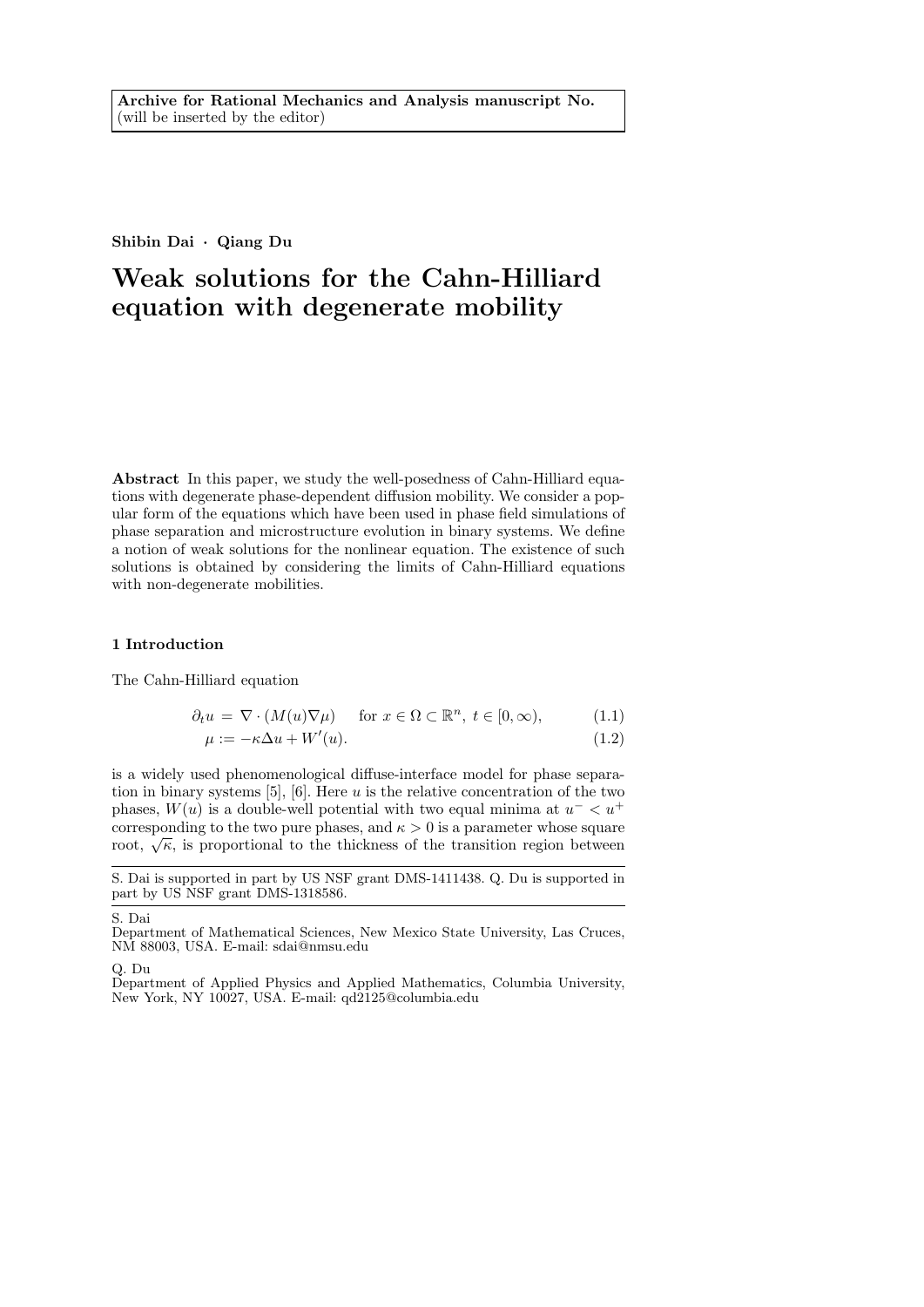the two phases. The diffusion mobility  $M(u)$  is nonnegative and generally depends on u. When the system  $(1.1)$ – $(1.2)$  is coupled with either the Neumann type boundary condition  $\partial_{\bf n}u = \partial_{\bf n}\mu = 0$  or periodic boundary conditions with  $\Omega$  being the periodic cell, formally the model dissipates the free energy defined by

$$
E(u) = \int_{\Omega} \left\{ \frac{\kappa}{2} |\nabla u|^2 + W(u) \right\} dx.
$$
 (1.3)

In this paper we will concentrate on periodic boundary conditions.

To model the two-phase system, different forms have been used for the double-well potential  $W(u)$ , The potential may be smooth, such as

$$
W(u) = (u - u^{+})^{2}(u - u^{-})^{2}, \qquad (1.4)
$$

as depicted in Fig. 1(a). This form is simple and convenient for numerical simulations and theoretical analysis, and hence widely used for phase field modeling. Another choice is to put infinite barriers outside of  $[u^-, u^+]$  [3], such as

$$
W_{\rm db}(u) = \begin{cases} \frac{1}{2}(u^+ - u)(u - u^-) & \text{if } u^- \le u \le u^+, \\ \infty & \text{otherwise,} \end{cases}
$$
(1.5)

as depicted in Fig. 1(b).  $W_{\text{db}}$  does have two equal minima at  $u^{\pm}$  but it has singularities at  $u^{\pm}$ , which generate additional difficulties for numerical and theoretical analysis.

The third choice of the potential  $W(u)$  has a background from statistical mechanics and involves the logarithms of the relative concentrations due to thermodynamic entropy considerations [5]. It is written as

$$
W_{\text{log}}(u) = \frac{\theta}{2} \left( (1+u)\ln(1+u) + (1-u)\ln(1-u) \right) + \frac{1}{2}(1-u^2), \tag{1.6}
$$

and is depicted in Fig. 1(c). Here  $\theta > 0$  is a parameter representing the temperature of the system. When  $\theta$  is sufficiently small,  $W_{\text{log}}$  has two equal minima at  $u^{\pm} = \pm (1 - \mathcal{R}(\theta))$ , where  $\mathcal{R}(\theta) > 0$  and approaches zero as  $\theta \to 0$ . Similar to smooth potentials,  $W_{\text{log}}$  is smooth at its minimizers  $u^{\pm}$ . But  $W_{\log}(u)$  is only defined for  $u \in [-1,1]$ , and  $\lim_{u \to 1^-} W'_{\log}(u) = +\infty$ , and  $\lim_{u \to (-1)^+} W'_{\log}(u) = -\infty$ , which effectively form infinite barriers at  $\pm 1$ .

The modeling of the dependence of the diffusion mobility  $M(u)$  on the phase concentration u presents additional challenges, especially when  $M(u)$ is degenerate in the two pure phases  $u^{\pm}$ . For instance,  $M(u)$  may take the form [7], [11], [14]

$$
M(u) = |(u - u^{+})(u - u^{-})|^{m}
$$
 for all  $u \in \mathbb{R}$  (1.7)

for some  $m > 0$ . Due to the degeneracy, it has been conjectured that there is no diffusion in the two phases and the dynamics is governed by diffusion in the transition region  $[7]$ ,  $[14]$ . In addition, if the initial value of u lies inside  $[u^-, u^+]$ , then the solution u is believed to remain in  $[u^-, u^+]$  for all time.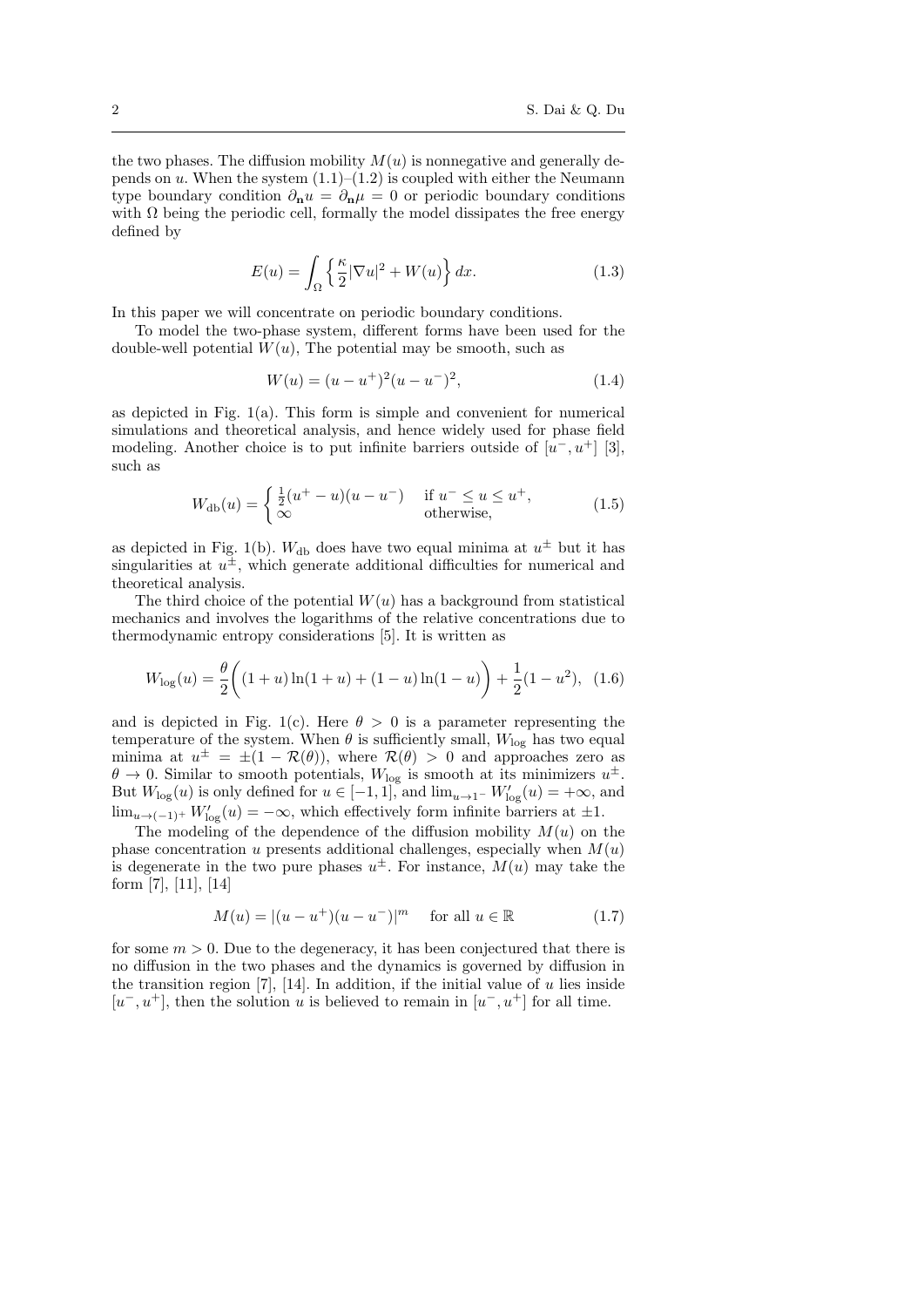

Fig. 1 (a) a smooth double well potential; (b) a double-barrier potential; (c) a logarithmic potential.

The non-existence of diffusion in the bulk phases was confirmed by formal asymptotic analysis in [4] in the case when  $M$  is of the form (1.7) and  $W$  is a double-barrier potential (1.5). As for the boundedness of solution, it was shown in [10] (see [15] for the 1D case) that, adopting the notation used here, for  $M(u)$  given by (1.7) with  $m \geq 1$  and  $||W||_{C^{2}[u^-,u^+]}$  being finite, there exists a weak solution for  $(1.1)$ – $(1.2)$  that is bounded in  $[u^-, u^+]$  for all time, provided the initial value is in  $[u^-, u^+]$  and satisfies some energy conditions. Rather than directly working on  $M(u) = |(u - u^{+})(u - u^{-})|^{m}$  for all  $u \in \mathbb{R}$ , the above result of [10] was obtained by considering a cut off in the mobility

$$
M_c(u) = \begin{cases} (u^+ - u)^m (u - u^-)^m & \text{if } u \in [u^-, u^+],\\ 0 & \text{otherwise.} \end{cases}
$$
 (1.8)

The cutoff in the mobility pairs perfectly with a double-barrier potential such as  $(1.5)$ . But for a potential that is smooth at  $u^{\pm}$ , there is a lack of physical justification to impose the cut-off and the weak solution derived in [10] may not be compatible with the Gibbs-Thomson effect. Indeed, the Gibbs-Thomson effect says the concentration of "pure" phases can only be achieved when the interface has zero mean curvature. The concentration of a phase inside small particles of high mean curvature is higher than that of the corresponding pure phase, due to excessive surface tension. This means, mathematically that if a model accommodates the Gibbs-Thomson effect, then the relative concentration u may not remain inside  $[u^-, u^+]$ , as long as the interface separating the two phases has nonzero mean curvature. Similar argument can be made from an energetic point of view that, since there is no barrier at  $u^{\pm}$ , one may not be able to exclude perturbations that cause u to go outside of  $[u^-, u^+]$ .

Remark 1 Special attention is needed for the logarithmic potential (1.6). Due to its singularities at  $\pm 1$ , it is paired with a mobility

$$
M_{\text{log}}(u) = \begin{cases} 1 - u^2 & \text{if } u \in (-1, 1), \\ 0 & \text{otherwise.} \end{cases}
$$
 (1.9)

 $M_{\text{log}}$  indeed is degenerate at  $\pm 1$ , but not at  $u^{\pm} = \pm (1 - \mathcal{R}(\theta))$ . It was shown by formal asymptotic analysis in [4] that in the limit when  $\theta \to 0$ , the motion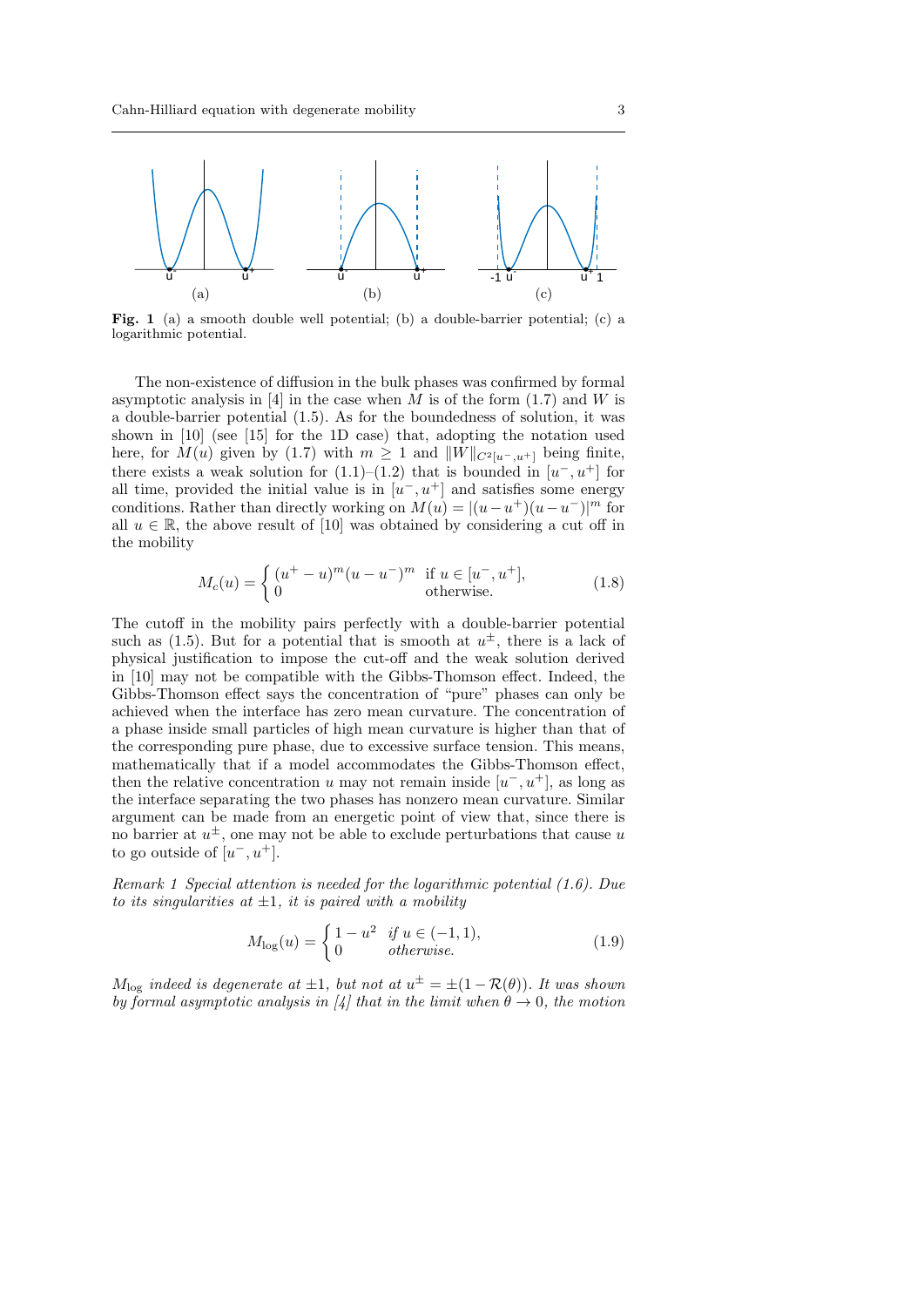of the interface is determined by surface diffusion. This is consistent with the fact that  $u^{\pm} \rightarrow \pm 1$  as  $\theta \rightarrow 0$  and  $W_{\text{log}}$  approaches the double barrier potential

$$
W_{\mathrm{db}}(u) = \begin{cases} \frac{1}{2}(1 - u^2) & \text{if } u \in [-1, 1], \\ +\infty & \text{otherwise.} \end{cases}
$$

It was also proved in [10] that there is a weak solution for  $(1.1)$ – $(1.2)$  with logarithmic potential  $W_{\text{log}}$  and mobility  $M_{\text{log}}$ , and the weak solution is bounded  $in [-1, 1]$ , consistent with the barriers at  $\pm 1$ . But u is not necessarily confined in  $[u^-, u^+]$ , hence the model accommodates the Gibbs–Thomson effect.

In the case that the double-well potential W is smooth at  $u^{\pm}$ , it was claimed in [7] that if  $M(u)$  is degenerate at  $u^{\pm}$ , then u remains bounded in  $[u^-, u^+]$  but the system does not allow pure phases to exist and hence there is indeed diffusion in the two bulk phases. Our formal results in [9] (see also [8] for the case when the diffusion mobility is degenerate in one phase) show that, if the double-well potential W is smooth at  $u^{\pm}$ , when the diffusion mobility is of the form  $(1.7)$ , for a sufficiently smooth solution  $u$ , even if its initial value is in  $[u^-, u^+]$ , later on u will not remain inside  $[u^-, u^+]$ , as long as the interface has nonzero mean curvature. In addition, there exists a nontrivial porous medium diffusion process in the two phases, which is a consequence of the curvature effect.

Hence, we expect the Cahn-Hilliard equation  $(1.1)$ – $(1.2)$  to accommodate the physical Gibbs–Thomson effect, when the double well potential  $W(u)$  is smooth at  $u^{\pm}$  and the mobility of the form (1.7). However, a related mathematical question to be answered is whether the Cahn-Hilliard equation is well-posed with such choices of the potential and mobility.

#### 1.1 Main result

The purpose of this paper is to show the existence of a weak solution for  $(1.1)$ –  $(1.2)$ , with a smooth double well potential such as  $(1.4)$ , and a degenerate mobility (1.7). More precisely, we want to prove the existence of a weak solution that potentially allows the Gibbs–Thomson effect, hence different from the one derived in [10]. Due to the degeneracy in  $M(u)$ , there may exist more than one weak solution.

For the existence result in this paper, it is not the minimization of the potential W at  $u^{\pm}$ , but the degeneracy of mobility at  $u^{\pm}$ , that presents the technical difficulties. In the rest of the paper, to simplify notations we will assume

$$
u^{\pm} = \pm 1 \quad \text{and } W(u) \text{ is smooth at } \pm 1. \tag{1.10}
$$

Consequently we will assume

$$
M(u) = |1 - u^2|^m \quad \text{for all } u \in \mathbb{R}.\tag{1.11}
$$

The exact form of the potential  $W(u)$  is not essential since all we need is its smoothness and some growth conditions as  $|u| \to \infty$ . In fact, the exact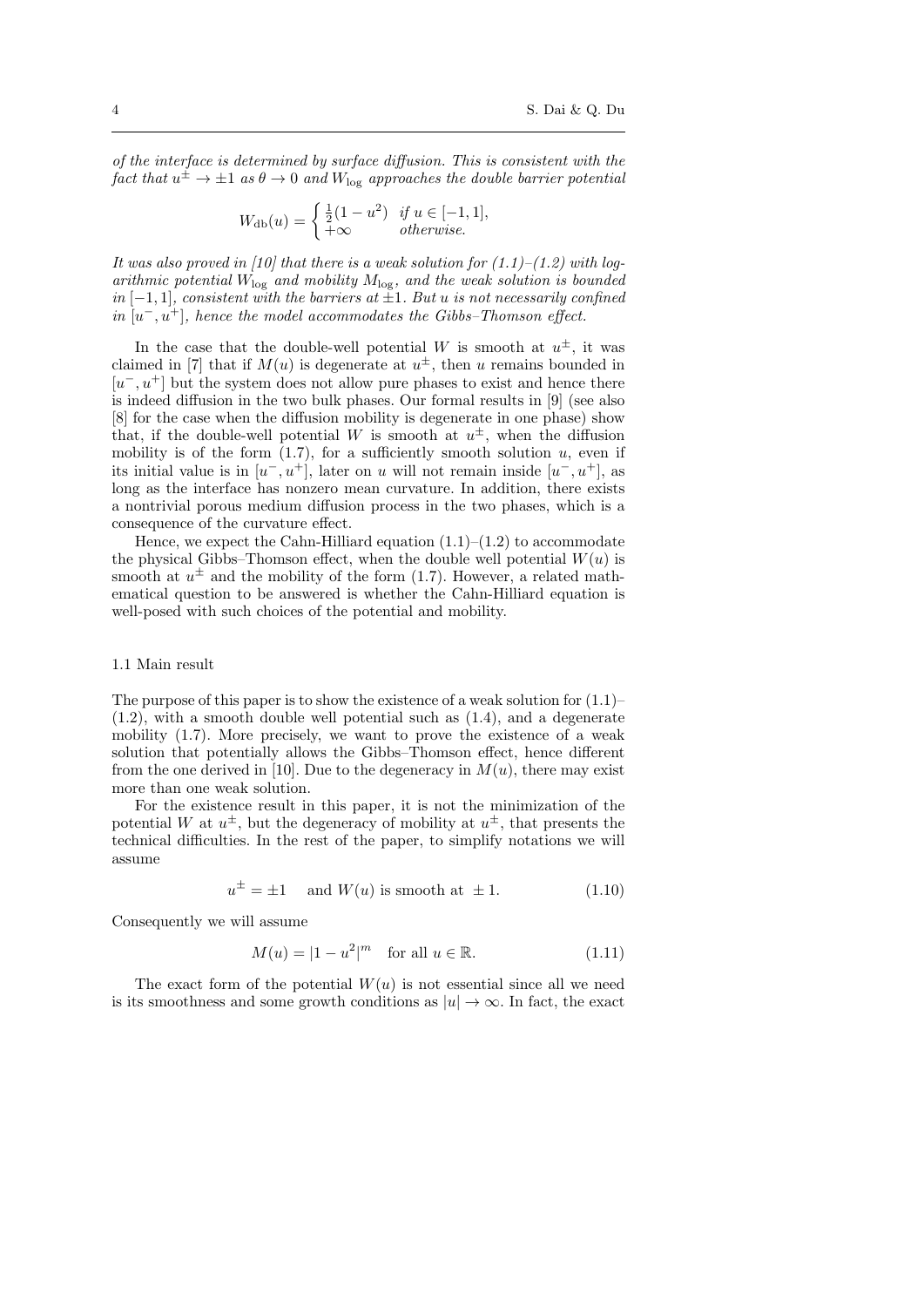form of  $M(u)$  away from the degenerate points  $\pm 1$  is not essential either, except for growth conditions as  $|u| \to \infty$ . However, in applications,  $M(u)$ is likely to be of a simple form as (1.11), for simplicity, we assume  $M(u) \sim$  $C(|u|^{2m}+1)$  as  $|u| \to \infty$ . We will carry out the analysis for  $M(u)$  of the form  $(1.11)$  but in fact we only need the following conditions on  $M(u)$  and  $W(u)$ .

(i)  $M(u) \in C(\mathbb{R}; [0, \infty))$  and there exist  $\delta > 0$  and  $c_0 > 0$  such that  $M(u) = |1 - u^2|^m$  for  $u \in B_\delta(\pm 1) := (-1 - \delta, -1 + \delta) \cup (1 - \delta, 1 + \delta)$ and  $M(u) \geq c_0 > 0$  for  $u \in \mathbb{R} \setminus B_\delta(\pm 1)$ . In addition, there exist  $M_1, M_2 > 0$  such that

$$
0 \le M(u) \le M_1|u|^{2m} + M_2 \quad \text{for all } u \in \mathbb{R}.\tag{1.12}
$$

m can be any positive number  $0 < m < \infty$  if  $n = 1, 2$  and we require  $0 < m < \frac{2}{n-2}$  if  $n \geq 3$ .

(ii)  $W(u) \in C^2(\mathbb{R}; \mathbb{R})$  and there exist  $C_i > 0$ ,  $i = 1, ..., 10$  such that for all  $u \in \mathbb{R}$ 

$$
C_1|u|^{r+1} - C_2 \le W(u) \le C_3|u|^{r+1} + C_4, \tag{1.13}
$$

 $|W'(u)| \leq C_5|u|^r + C_6,$  (1.14)

$$
C_7|u|^{r-1} - C_8 \le W''(u) \le C_9|u|^{r-1} + C_{10} \tag{1.15}
$$

for some  $1 \le r < \infty$  if  $n = 1, 2$  and  $1 \le r \le \frac{n}{n-2}$  if  $n \ge 3$ .

Remark 2 The conventional double well potential  $W(u) = \frac{1}{4}(1 - u^2)^2$  gives  $r = 3$ . This satisfies the requirements  $(1.13)$ – $(1.15)$  for  $n = 1, 2$  and 3.

Our analysis involves two steps. The first step is to approximate the degenerate mobility  $M(u) = |1-u^2|^m$  by a non-degenerate one  $M_\theta(u)$  defined for a  $\theta > 0$  by

$$
M_{\theta}(u) := \begin{cases} |1 - u^2|^m & \text{if } |1 - u^2| > \theta, \\ \theta^m & \text{if } |1 - u^2| \le \theta. \end{cases}
$$
 (1.16)

The uniform lower bound of  $M_{\theta}(u)$  enables us to find a sufficiently regular weak solution for  $(1.1)$ – $(1.2)$  with a mobility  $M_{\theta}(u)$  and a smooth potential W.

**Theorem 1** Under assumptions (1.12)–(1.15), for any  $u_0 \in H^1(\Omega)$  and  $T > 0$ , there exists a function  $u_{\theta}$  such that

- (1)  $u_{\theta} \in L^{\infty}(0,T; H^{1}(\Omega)) \cap C([0,T]; L^{p}(\Omega)) \cap L^{2}(0,T; H^{3}(\Omega)),$  where  $1 \leq$  $p < \infty$  if  $n = 1, 2$  and  $1 \le p < 2n/(n-2)$  if  $n \ge 3$ ,
- (2)  $\partial_t u_\theta \in L^2(0,T;(H^2(\Omega))')$ ,
- (3)  $u_{\theta}(x, 0) = u_0(x)$  for all  $x \in \Omega$

which satisfies the Cahn-Hilliard equation in the following weak sense

$$
\int_0^T \langle \partial_t u_\theta, \phi \rangle_{(H^2(\Omega))', H^2(\Omega)} dt
$$
\n
$$
= - \int_0^T \int_\Omega M_\theta(u_\theta) \left( -\kappa \nabla \Delta u_\theta + W''(u_\theta) \nabla u_\theta \right) \cdot \nabla \phi \, dx dt \qquad (1.17)
$$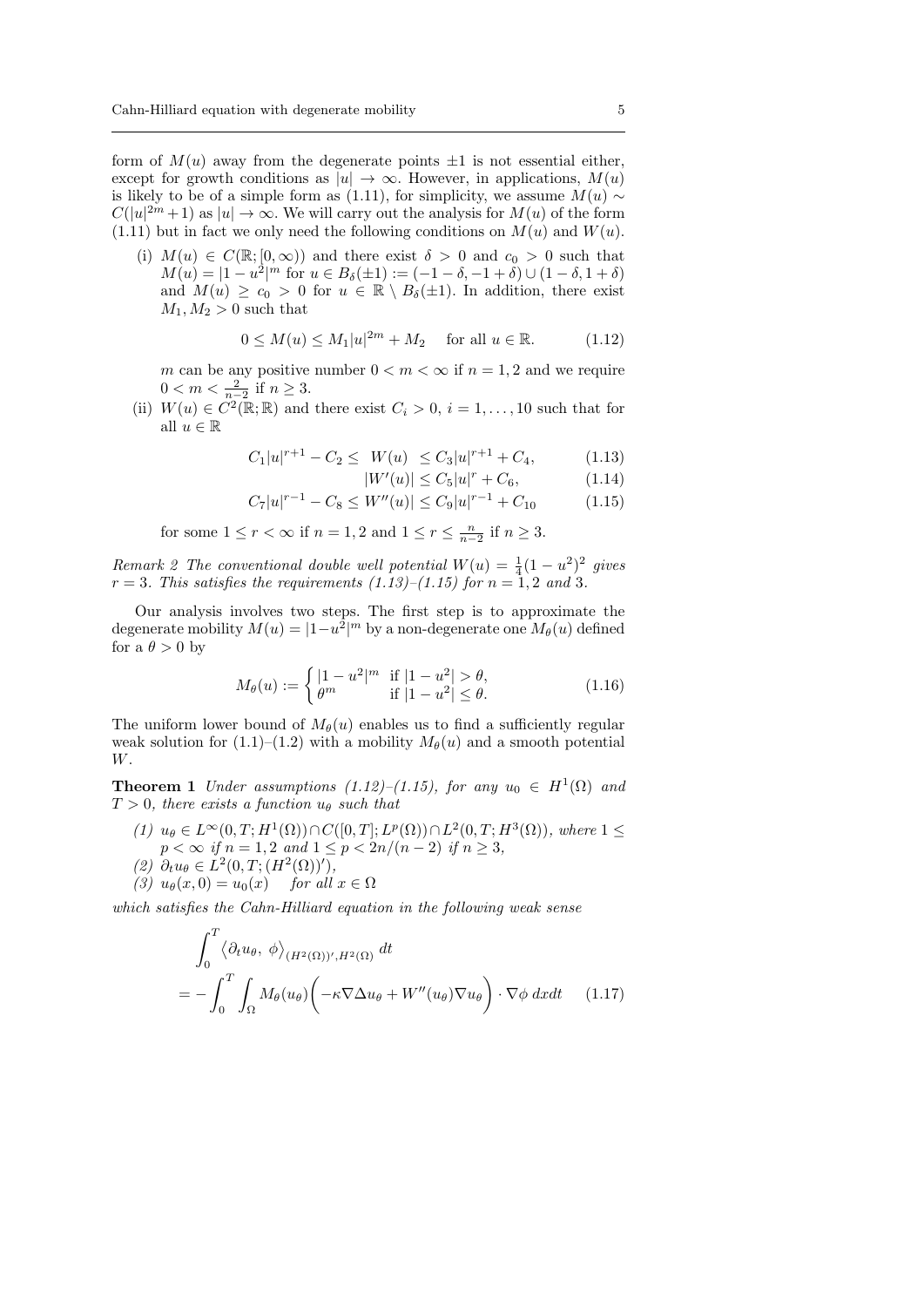for all  $\phi \in L^2(0,T;H^2(\Omega))$ . In addition, the following energy inequality holds for any  $t > 0$ .

$$
\int_{\Omega} \left( \frac{\kappa}{2} |\nabla u_{\theta}(x, t)|^2 + W(u_{\theta}(x, t)) \right) dx \n+ \int_{0}^{t} \int_{\Omega} M_{\theta}(u_{\theta}(x, \tau)) |-\kappa \nabla \Delta u_{\theta}(x, \tau) + W''(u_{\theta}(x, \tau)) \nabla u_{\theta}(x, \tau)|^2 dx d\tau \n\leq \int_{\Omega} \left( \frac{\kappa}{2} |\nabla u_0|^2 + W(u_0) \right) dx.
$$
\n(1.18)

The second step is to consider the limit of  $u_{\theta}$  as  $\theta \rightarrow 0$ . The limiting value u, of the functions  $u_{\theta}$ , does exist and, in a weak sense, solves the Cahn-Hilliard equation  $(1.1)$ – $(1.2)$  coupled with the mobility  $M(u)$  and smooth potential  $W(u)$ . It can be interpreted as that u solves the Cahn-Hilliard equation in any open set  $U \subset \Omega_T := \Omega \times (0,T)$  where u has enough regularity, namely where  $\nabla \Delta u \in L^q(U)$  for some  $q > 1$ , As for the singular set where  $\nabla \Delta u$  fails to satisfy such a regularity condition, the singular set is contained in the set where  $M(u)$  is degenerate, plus another set of Lebesgue measure zero.

**Theorem 2** Under assumptions (1.12)–(1.15), for any  $u_0 \in H^1(\Omega)$  and  $T > 0$ , there exists a function  $u : \Omega_T \to \mathbb{R}$  satisfying

- (1)  $u \in L^{\infty}(0,T;H^{1}(\Omega)) \cap C([0,T];L^{p}(\Omega)),$  where  $1 \leq p < \infty$  if  $n = 1,2$ and  $1 \le p < 2n/(n-2)$  if  $n \ge 3$ ,
- (2) if  $0 < m < 1$ , we have additional regularity  $u \in L^2(0,T;H^2(\Omega))$ ,
- (3)  $∂<sub>t</sub>u ∈ L<sup>2</sup>(0,T; (H<sup>2</sup>(Ω))')$ ,
- (4)  $u(x, 0) = u_0(x)$  for all  $x \in \Omega$ ,

which can be considered as a weak solution for the Cahn-Hilliard equation in the following sense.

(i) Define P to be the set where  $M(u)$  is not degenerate

$$
P := \{(x, t) \in \Omega_T : |1 - u^2| \neq 0\}.
$$
\n(1.19)

There exist a set  $B \subset \Omega_T$  with  $|\Omega_T \setminus B| = 0$  and a function  $\zeta : \Omega_T \to$  $\mathbb{R}^n$  satisying  $\chi_{B\cap P}M(u)\zeta \in L^2(0,T;L^{2n/(n+2)}(\Omega;\mathbb{R}^n))$ , here  $\chi_{B\cap P}$  is the characteristic function of  $B \cap P$ , such that

$$
\int_0^T \langle \partial_t u, \phi \rangle_{(H^2(\Omega))', H^2(\Omega)} dt = - \int_{B \cap P} M(u) \zeta \cdot \nabla \phi \, dx dt \tag{1.20}
$$

for all  $\phi \in L^2(0,T;H^2(\Omega))$ .

(ii) Let  $\nabla \Delta u$  be the generalized derivative of u in the sense of distributions. If  $\nabla \Delta u \in L^q(U)$  for some open subset  $U \subset \Omega_T$  and some  $q > 1$ , then we have

$$
\zeta = -\kappa \nabla \Delta u + W''(u)\nabla u \quad \text{in } U. \tag{1.21}
$$

In addition, the following energy inequality is satisfied for all  $t > 0$ .

$$
\int_{\Omega} \left( \frac{\kappa}{2} |\nabla u(x,t)|^2 + W(u(x,t)) \right) dx + \int_{\Omega_t \cap B \cap P} M(u(x,\tau)) |\zeta(x,\tau)|^2 dx d\tau
$$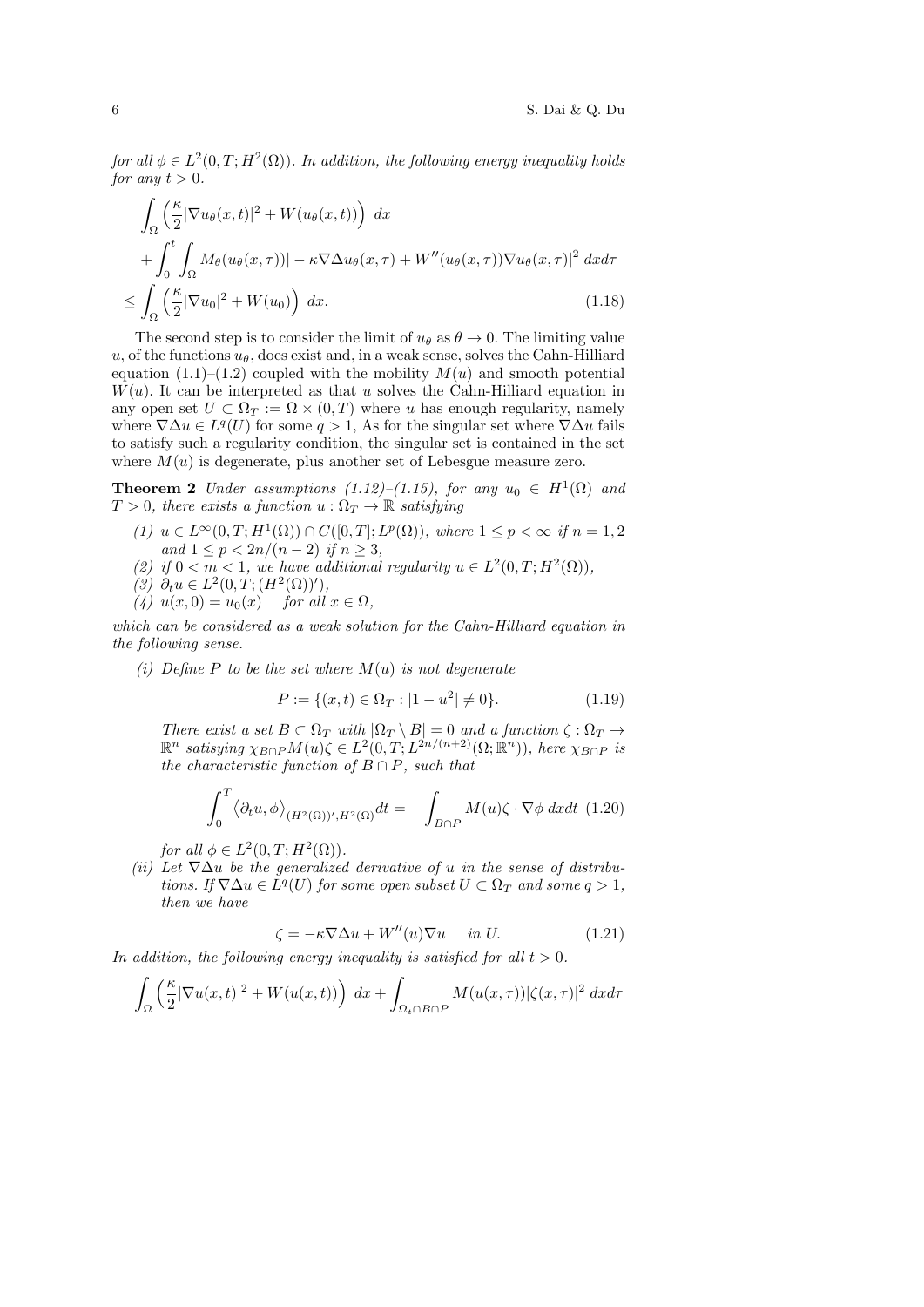$$
\leq \int_{\Omega} \left( \frac{\kappa}{2} |\nabla u_0|^2 + W(u_0) \right) dx. \tag{1.22}
$$

Remark 3 Our definition of weak solution was motivated in part by the study of one-dimensional degenerate parabolic equations [1],[2]. In our case, due to the lack of regularity in higher space dimensions, we have to resort to different techniques and modify the formulation accordingly. Further study is needed to explore the regularity of our weak solution.

Remark 4 In the convergence results for the regularized solution  $u_{\theta}$  and the corresponding chemical potential  $\mu_{\theta} := -\kappa \Delta u_{\theta} + W'(u_{\theta})$ , a key challenge is the convergence of  $\nabla \mu_{\theta}$ . We can show that, after extracting subsequences,

$$
M_{\theta}(u_{\theta})\nabla\mu_{\theta} \rightarrow \sqrt{M(u)}\xi
$$
 weakly in  $L^2(0,T;L^{2n/(n+2)}(\Omega))$ 

for some  $\xi \in L^2(\Omega_T)$ . Consequently we have, for all  $\phi \in L^2(0,T;H^2(\Omega)),$ 

$$
\int_0^T \langle \partial_t u, \phi \rangle_{(H^2(\Omega))', H^2(\Omega)} dt = - \int_0^T \int_{\Omega} \sqrt{M(u)} \xi \cdot \nabla \phi \, dx dt. \quad (1.23)
$$

Ideally we want

$$
\sqrt{M(u)}\xi = M(u)(-\kappa \nabla \Delta u + W''(u)\nabla u),
$$

under which (1.23) becomes a weak form of the Cahn-Hilliard equation. Generally this is too much to ask for due to the degeneracy in the set where  $u = \pm 1$ . We can show that this is almost true in the set where  $u \neq \pm 1$ . More precisely, let P be the set defined by  $(1.19)$ ; then there exists a set B with  $|\Omega_T \setminus B| = 0$ , a sequence of increasing sets  $\{D_j\}_{j=1}^{\infty}$  whose limit is  $B \cap P$ , and a function  $\zeta : \Omega_T \to \mathbb{R}^n$  satisfying  $\chi_{B \cap P} M(u) \zeta \in L^2(0,T; L^{2n/(n+2)}(\Omega; \mathbb{R}^n));$ and

$$
\zeta = -\kappa \nabla \Delta u + W''(u)\nabla u
$$

in the interior of every  $D_i$  and every open set  $U \subset \Omega_T$  in which  $\nabla \Delta u \in$  $L^q(U)$  for some  $q > 1$ . In addition, for any  $\Psi \in L^2(0,T; L^{2n/(n-2)}(\Omega;\mathbb{R}^n)),$ 

$$
\int_0^T \int_{\Omega} \sqrt{M(u)} \xi \cdot \Psi \, dx dt = \int_{B \cap P} M(u) \zeta \cdot \Psi \, dx dt.
$$

Consequently for any  $\phi \in L^2(0,T;H^2(\Omega)),$ 

$$
\int_0^T \langle \partial_t u, \phi \rangle_{(H^2(\Omega))', H^2(\Omega)} dt = - \int_{B \cap P} M(u) \zeta \cdot \nabla \phi \ dx dt.
$$

The formulation of a weak solution in Theorem 2 is different from that in [10]. Our formulation works for any degenerate mobility  $M(u)$  and smooth double–well potential W satisfying the growth conditions  $(1.12)$ – $(1.15)$ . In contrast, the weak formulation in [10] involves the derivative of  $M(u)$  and requires  $m \geq 1$  and W is required to grow at most quadratically as  $|u| \to \infty$ .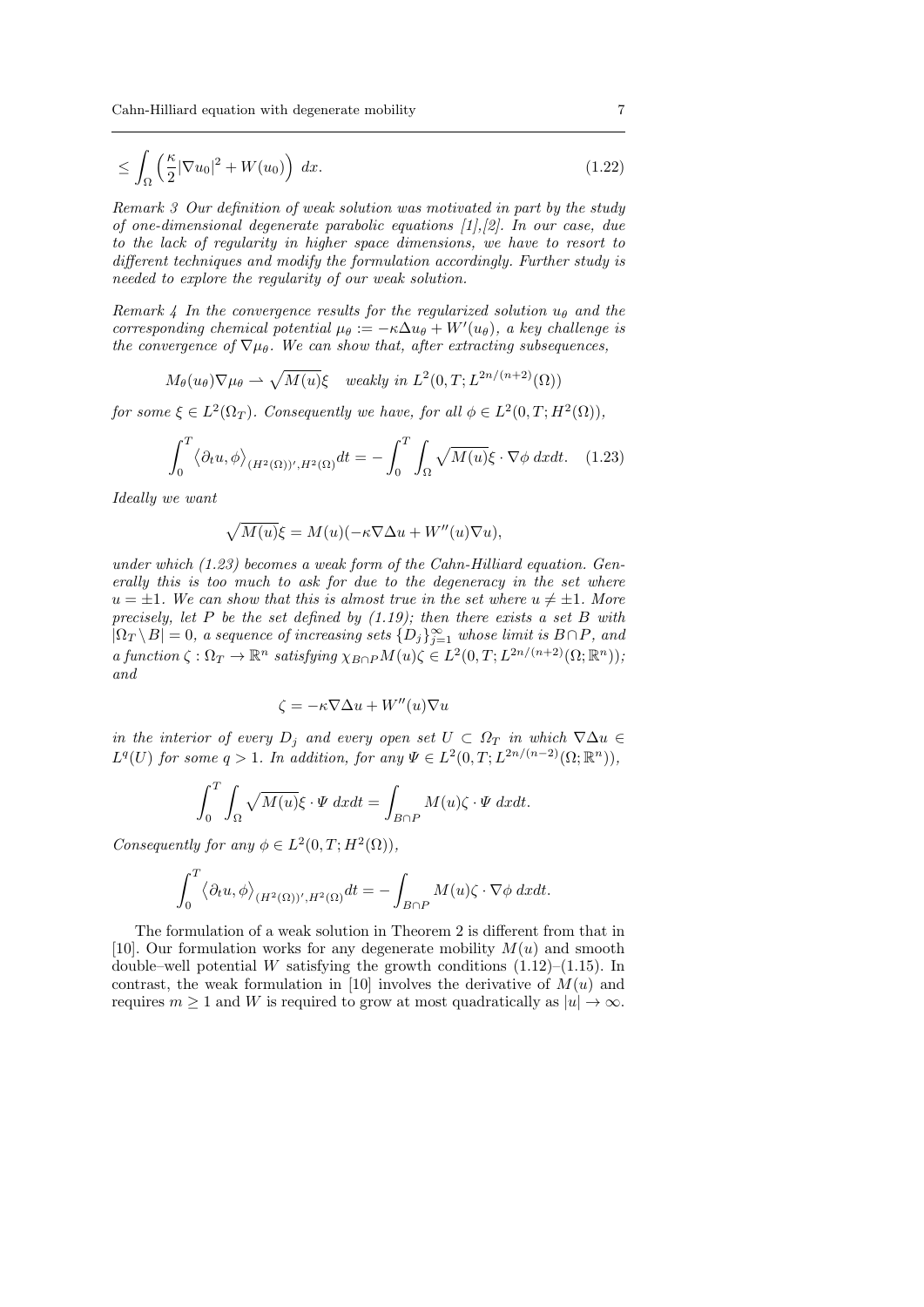With the cut-off of mobility as represented by  $(1.8)$  or  $(1.9)$ ,  $[10]$  is able to take advantage of the boundedness of the mobility.

In addition to the different formulations, there are other significant differences between our result in Theorem 2 and that in [10]. We choose the domain  $\Omega$  to be a periodic box, which simplifies the technical presentations with the use of a Fourier series approximation. This approach is similar to the Galerkin approximation used in [10], in which the basis functions are the eigenfunctions of the Laplace operator with Neumann boundary conditions. For our case, we take advantage of the fact that the Fourier series of  $\phi \in H^s(\Omega)$  converges to  $\phi$  in  $H^s$  norms for  $s \geq 0$  and in particular  $s = 2$ . Moreover and more importantly, we do not require the initial value  $u_0$  to be in  $[u^-, u^+]$  and consequently do not guarantee the solution u to be in  $[u^-, u^+]$ . This provides the opportunity for the weak solution to satisfy the Gibbs-Thomson effect in space dimension  $n \geq 2$ . For example, any sufficiently smooth critical point of the Cahn-Hilliard energy (1.3) belongs to the set of steady solutions, in the sense of Theorem 2, for the degenerate Cahn-Hilliard equation. Specifically, this set includes all steady solutions for the Cahn-Hilliard equation with a constant mobility, which do not necessarily lie in  $[u^-, u^+]$  for  $n \geq 2$ .

The structure of this paper is as follows. Sections 2 and 3 are devoted, respectively, to the proofs of Theorems 1 and 2. In Section 4 we have a discussion about the results and point out some open problems for further study.

#### 2 Weak solution for the C-H equation with positive mobilities

In this section we prove Theorem 1. For simplicity we take  $\Omega = [0, 2\pi]^n$ . Write  $\mathbb{Z}_+$  as the set of nonnegative integers. Then

$$
\left\{ (2\pi)^{-n/2}, \ \text{Re}\bigg(\pi^{-n/2}e^{i\xi \cdot x}\bigg), \ \text{Im}\bigg(\pi^{-n/2}e^{i\xi \cdot x}\bigg) : \ \xi \in \mathbb{Z}_+^n \setminus \{(0, \dots, 0)\}\right\}
$$

form a complete orthonormal basis for  $L^2(\Omega)$  that are also orthogonal in  $H^k(\Omega)$  for any  $k \geq 1$ . Let us label the basis as  $\{\phi_j : j = 1, 2, \ldots\}$  with  $\phi_1 = (2\pi)^{-n/2}.$ 

#### 2.1 Galerkin approximation

The Sobolev embedding theorem says that for  $n = 2$ ,  $H^1(\Omega) \hookrightarrow L^p(\Omega)$  for any  $1 \leq p < \infty$  and the embedding is compact; while for  $n \geq 3$ ,  $H^1(\Omega) \hookrightarrow$  $L^p(\Omega)$  for  $1 \leq p \leq 2^* := \frac{2n}{n-2}$  and the embedding is compact if  $1 \leq p < 2^*$ . Due to this difference, the case  $n \geq 3$  is more complicated since we have to keep track of the critical exponent 2<sup>∗</sup> . For this reason we will only write down the proof for  $n \geq 3$ , and the proof for  $n = 2$  is similar and indeed simpler. Define

$$
u^{N}(x,t) = \sum_{j=1}^{N} c_{j}^{N}(t)\phi_{j}(x), \quad \mu^{N}(x,t) = \sum_{j=1}^{N} d_{j}^{N}(t)\phi_{j}(x).
$$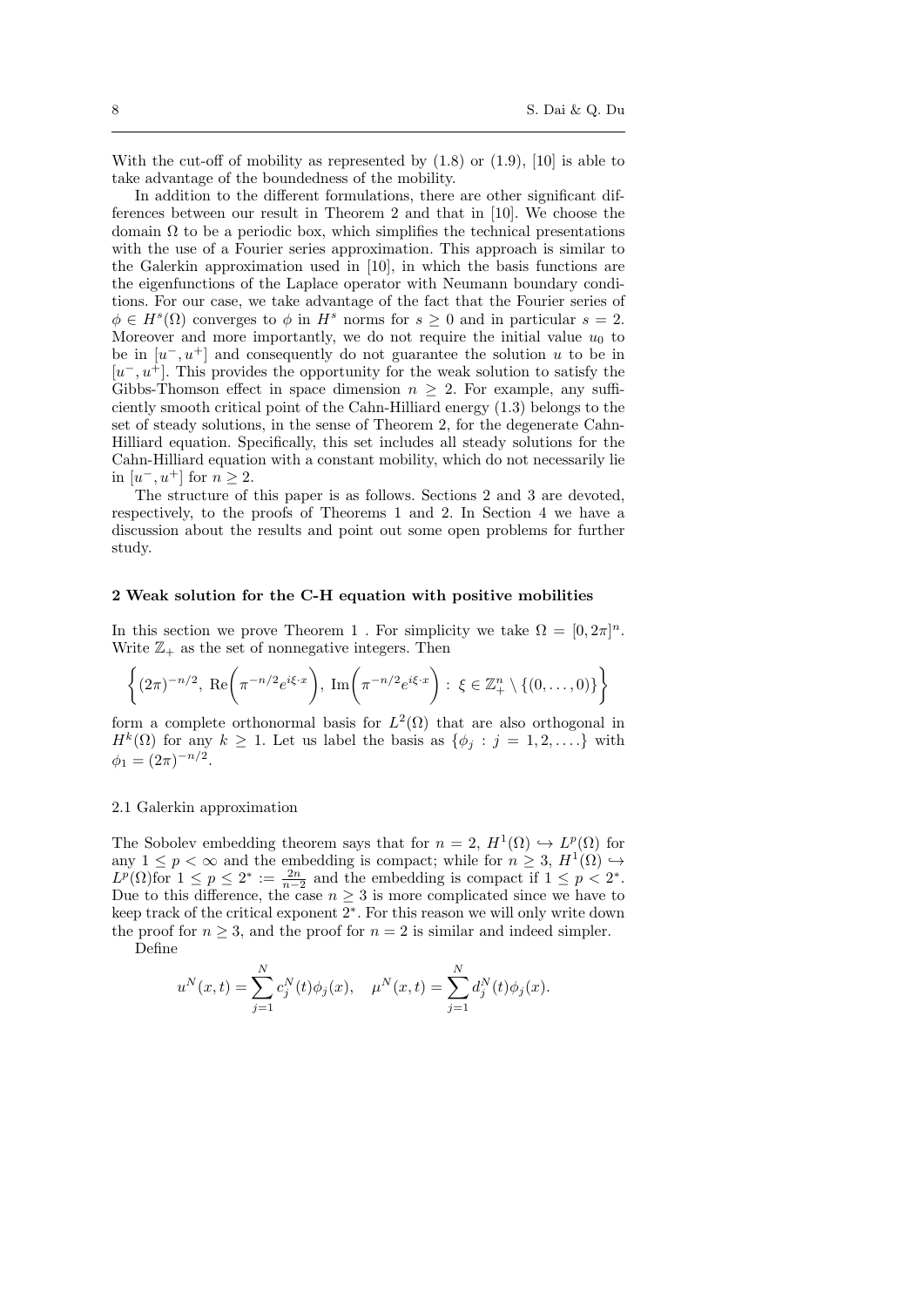We want them to solve the following system of equations for  $j = 1, \ldots, N$ .

$$
\int_{\Omega} \partial_t u^N \phi_j \, dx = - \int_{\Omega} M_\theta(u^N) \nabla \mu^N \cdot \nabla \phi_j \, dx \tag{2.24}
$$

$$
\int_{\Omega} \mu^N \phi_j \, dx = \int_{\Omega} \left( \kappa \nabla u^N \cdot \nabla \phi_j + W'(u^N) \phi_j \right) dx,\tag{2.25}
$$

$$
u^N(x,0) = \sum_{j=1}^N \left( \int_{\Omega} u_0 \phi_j \, dx \right) \phi_j(x). \tag{2.26}
$$

This is a system of ordinary differential equations for  ${c_j^N(t)}_{j=1}^N$ . Since the right hand side of  $(2.24)$  is continuous in  $c_j$ , the system has a local solution.

Since

$$
\frac{d}{dt}E(u^N(x,t)) = -\int_{\Omega} M_{\theta}(u^N)|\nabla \mu^N|^2 dx,
$$

integration in time gives the following energy identity.

$$
\int_{\Omega} \left( \frac{\kappa}{2} |\nabla u^N(x, t)|^2 + W(u^N(x, t)) \right) dx \n+ \int_0^t \int_{\Omega} M_\theta(u^N(x, \tau)) |\nabla \mu^N(x, \tau)|^2 dx d\tau \n= \int_{\Omega} \left( \frac{\kappa}{2} |\nabla u^N(x, 0)|^2 + W(u^N(x, 0)) \right) dx \n\leq \int_{\Omega} \left( \frac{\kappa}{2} |\nabla u_0|^2 + C(|u^N(x, 0)|^{r+1} + 1) \right) dx \quad \text{for } 1 \leq r \leq \frac{n}{n-2} \text{ by (1.13)} \n\leq \frac{\kappa}{2} ||\nabla u_0||_{L^2(\Omega)}^2 + C(||u^N(\cdot, 0)||_{H^1(\Omega)}^{r+1} + |\Omega|) \quad \text{by } H^1(\Omega) \hookrightarrow L^{r+1}(\Omega) \n\leq \frac{\kappa}{2} ||\nabla u_0||_{L^2(\Omega)}^2 + C(||u_0||_{H^1(\Omega)}^{r+1} + |\Omega|) \leq C < \infty.
$$
\n(2.27)

Here and below, we use  $C > 0$  to denote a generic constant that may depend on  $n, T, \Omega, \kappa, u_0$  and the growth conditions of  $W, M$  but nothing else, in particular not on the lower bound  $\theta^m$  of the mobility  $M_\theta(u)$ . We want to obtain uniform boundedness of  $u^N$  from  $(2.27)$ .

Taking  $j = 1$  in (2.24) gives  $\int_{\Omega} \partial_t u^N dx = 0$ . Thus  $\int_{\Omega} u^N(x, t) dx =$  $\int_{\Omega} u^N(x,0) dx$ . Define  $\Pi_N$  as the  $L^2$  projection operator from  $L^2(\Omega)$  into  $\text{span}\{\phi_j\}_{j=1}^N$ , that is,  $\Pi_N \phi := \sum_{j=1}^N \left( \int_{\Omega} \phi \phi_j dx \right) \phi_j$ . Then, for any  $0 < t < T$ ,

$$
\left| \int_{\Omega} u^N(x, t) dx \right| = \left| \int_{\Omega} u^N(x, 0) dx \right| = \left| \int_{\Omega} \Pi_N u_0 dx \right|
$$
  
\n
$$
\leq \| \Pi_N u_0 \|_{L^2(\Omega)} |\Omega|^{1/2} \leq \| u_0 \|_{L^2(\Omega)} |\Omega|^{1/2}. \tag{2.28}
$$

Combined with  $(2.27)$  and  $(1.13)$ , Poincaré's inequality implies

$$
u^N \in L^\infty(0,T;H^1(\Omega))
$$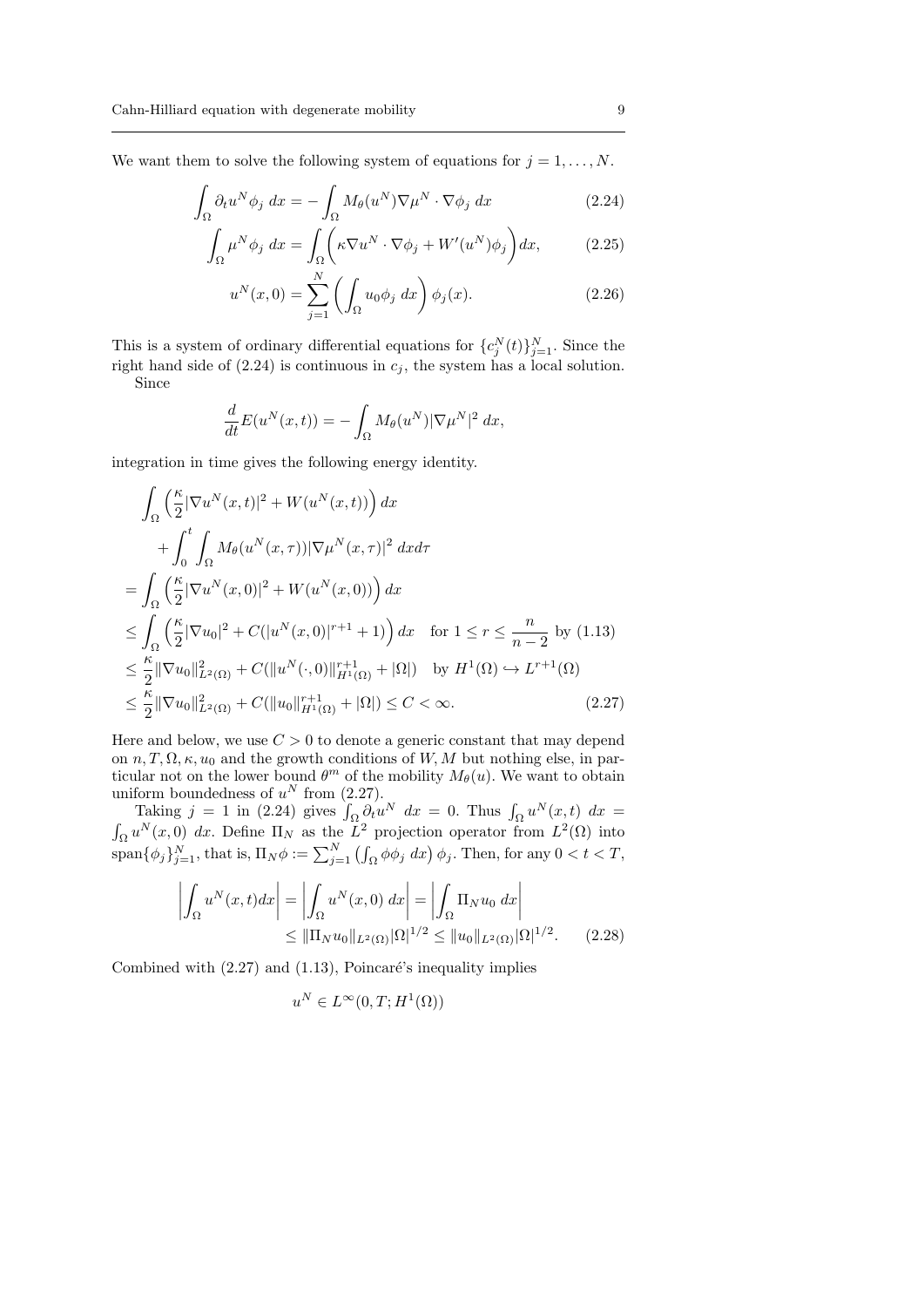and

$$
||u^N||_{L^{\infty}(0,T;H^1(\Omega))} \leq C \quad \text{for all } N. \tag{2.29}
$$

Also (2.27) implies

$$
\left\| \sqrt{M_{\theta}(u^N)} \nabla \mu^N \right\|_{L^2(\Omega_T)} < C \quad \text{for all } N. \tag{2.30}
$$

By the Sobolev embedding theorem and the growth conditions (1.12), (1.14), we have

$$
W'(u^N) \in L^{\infty}(0,T; L^2(\Omega)), \quad M_{\theta}(u^N) \in L^{\infty}(0,T; L^{n/2}(\Omega))
$$

and for all N,

$$
||W'(u^N)||_{L^{\infty}(0,T;L^2(\Omega))} \le C,\t(2.31)
$$

$$
||M_{\theta}(u^N)||_{L^{\infty}(0,T;L^{n/2}(\Omega))} \leq C. \tag{2.32}
$$

By (2.29), the coefficients  ${c_j^N : j = 1, 2, ..., N}$  are bounded in time and there is a global solution for the system  $(2.24)$ – $(2.26)$ .

## 2.2 Convergence of  $\{u^N\}$

For any  $\phi \in L^2(0,T;H^2(\Omega))$ , write  $\Pi_N \phi(x,t) = \sum_{j=1}^N a_j(t) \phi_j(x)$ . Then,

$$
\left| \int_{\Omega} \partial_t u^N \phi \, dx \right| = \left| \int_{\Omega} \partial_t u^N \Pi_N \phi \, dx \right| = \left| \int_{\Omega} M_\theta(u^N) \nabla \mu^N \cdot \nabla \Pi_N \phi \, dx \right|
$$
  
\n
$$
\leq \left\| \sqrt{M_\theta(u^N)} \right\|_{L^n(\Omega)} \left\| \sqrt{M_\theta(u^N)} \nabla \mu^N \right\|_{L^2(\Omega)} \left\| \nabla \Pi_N \phi \right\|_{L^{2n/(n-2)}}
$$
  
\n
$$
\leq C \left\| \sqrt{M_\theta(u^N)} \nabla \mu^N \right\|_{L^2(\Omega)} \|\phi\|_{H^2(\Omega)} \quad \text{by (2.32).}
$$

Then by (2.30),

$$
\left| \int_0^T \int_{\Omega} \partial_t u^N \phi \, dxdt \right|
$$
  
\n
$$
\leq C \left( \int_0^T \int_{\Omega} M_\theta(u^N) |\nabla \mu^N|^2 \, dx \right)^{1/2} \left( \int_0^T ||\phi||^2_{H^2(\Omega)} \, dt \right)^{1/2}
$$
  
\n
$$
\leq C ||\phi||_{L^2(0,T;H^2(\Omega))}.
$$
\n(2.33)

Hence

$$
\|\partial_t u^N\|_{L^2(0,T;(H^2(\Omega))')}\leq C \quad \text{ for all } N. \tag{2.34}
$$

Since the embedding  $H^1(\Omega) \hookrightarrow L^p(\Omega)$  is compact for  $1 \leq p < \infty$  if  $n = 1, 2$  and  $1 \leq p < 2n/(n-2)$  if  $n \geq 3$ , and  $L^p(\Omega) \hookrightarrow (H^2(\Omega))'$  is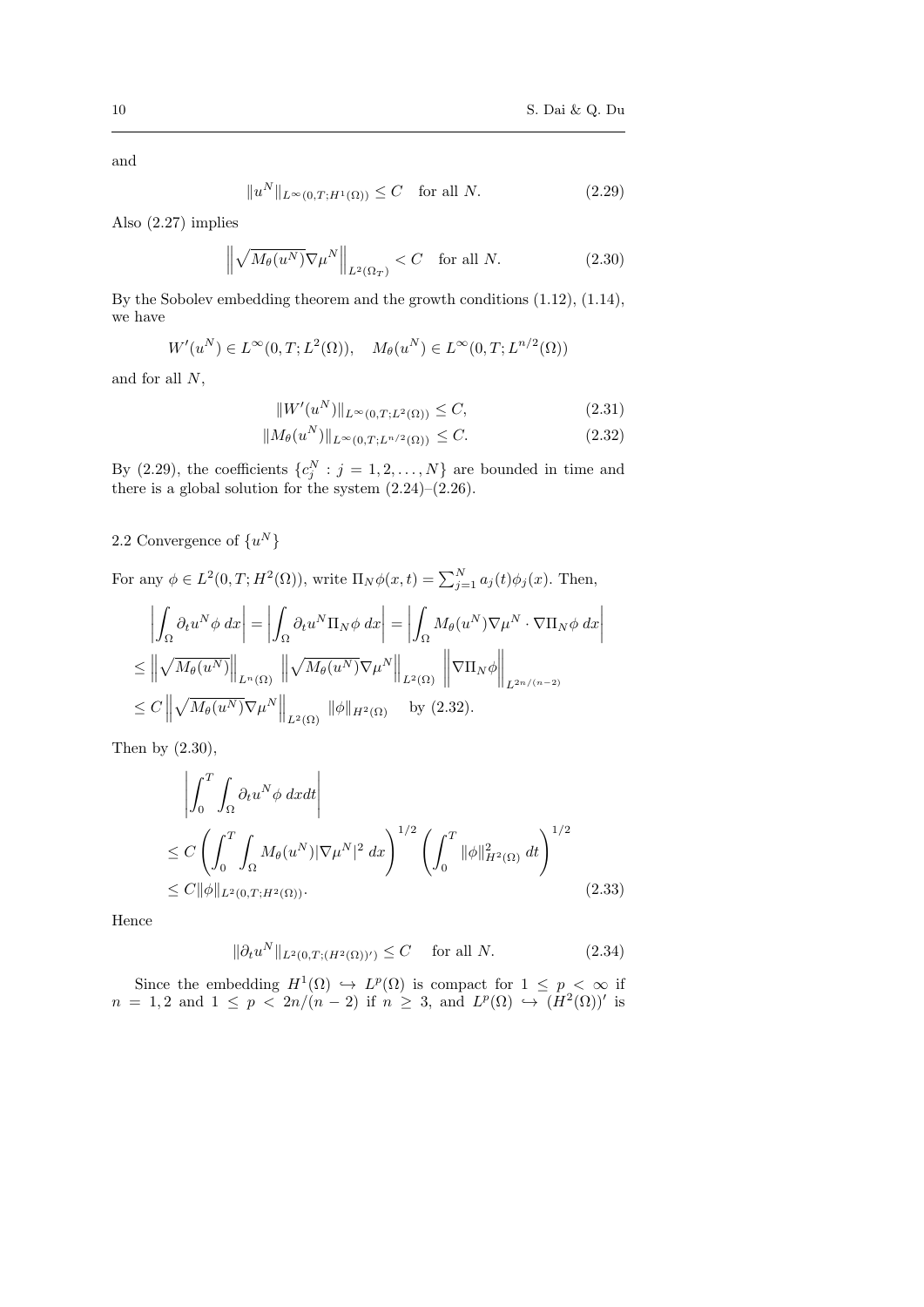continuous (for  $p \ge 1$  if  $n \le 3$ ,  $p > 1$  for  $n = 4$ , and  $p \ge 2n/(n+4)$  if  $n \ge 5$ ), by the Aubin-Lions Lemma (see, e.g., [13]), the embeddings

$$
\left\{ f \in L^2(0,T;H^1(\Omega)) : \partial_t f \in L^2(0,T;(H^2(\Omega))') \right\} \hookrightarrow L^2(0,T;L^p(\Omega)),
$$

and

$$
\left\{ f \in L^{\infty}(0,T;H^1(\Omega)) : \partial_t f \in L^2(0,T;(H^2(\Omega))') \right\} \hookrightarrow C([0,T];L^p(\Omega))
$$

are compact for the values of p indicated.

The above boundedness of  $\{u^N\}$  and  $\{\partial_t u^N\}$  enables us to find a subsequence, not relabeled, and  $u_{\theta} \in L^{\infty}(0,T;H^1(\Omega))$  such that as  $N \to \infty$ 

$$
u^N \rightharpoonup u_\theta \quad \text{ weakly-* in } L^\infty(0, T; H^1(\Omega)),\tag{2.35}
$$

$$
u^N \to u_\theta \quad \text{strongly in } C([0, T]; L^p(\Omega)), \tag{2.36}
$$

$$
u^N \to u_\theta
$$
 strongly in  $L^2(0,T; L^p(\Omega))$  and a.e. in  $\Omega \times (0,T)$ , (2.37)

$$
\partial_t u^N \rightharpoonup \partial_t u_\theta \quad \text{ weakly in } L^2(0, T; (H^2(\Omega))'),\tag{2.38}
$$

where  $1 \leq p < 2n/(n-2)$  if  $n \geq 3$  and  $1 \leq p < \infty$  if  $n = 1, 2$ . In addition, we have the following bounds for  $u_{\theta}$ :

$$
||u_{\theta}||_{L^{\infty}(0,T;H^1(\Omega))} \leq C,
$$
\n(2.39)

$$
\|\partial_t u_\theta\|_{L^2(0,T;(H^2(\Omega))')} \leq C. \tag{2.40}
$$

Since  $M_{\theta}$  is continuous and  $M_{\theta}(u^N) \leq C(1+|u^N|^{2m})$  and  $\sqrt{M_{\theta}(u^N)} \leq$  $C(1+|u^N|^m)$  for  $0 < m < 2/(n-2)$ , by  $(2.36)$  and the General Dominated Convergence Theorem (see, e.g., Theorem 17 of Section 4.4 on p.92 of [12]),

$$
M_{\theta}(u^N) \to M_{\theta}(u_{\theta})
$$
 strongly in  $C([0, T]; L^{n/2}(\Omega)),$  (2.41)

$$
\sqrt{M_{\theta}(u^N)} \to \sqrt{M_{\theta}(u_{\theta})} \quad \text{strongly in } C([0, T]; L^n(\Omega)). \tag{2.42}
$$

By (2.37), since  $|W'(u^N)| \le C(1+|u^N|^r)$  for  $r \le n/(n-2)$  when  $n \ge 3$ , we have

$$
W'(u^N) \to W'(u_\theta) \quad \text{ strongly in } C([0,T]; L^q(\Omega)) \tag{2.43}
$$

for  $1 \le q < \infty$  if  $n = 1, 2$  and  $1 \le q < \frac{2n}{r(n-2)}$  if  $n \ge 3$ . By (2.31), there exists  $a w \in L^{\infty}(0,T; L^{2}(\Omega))$  such that  $W'(u^{N}) \to w$  weakly-\* in  $L^{\infty}(0,T; L^{2}(\Omega)).$ Combined with  $(2.43)$ , it turns out  $w = W'(u)$ , hence

$$
W'(u^N) \rightharpoonup W'(u_\theta) \quad \text{ weakly-* in } L^\infty(0,T; L^2(\Omega)).\tag{2.44}
$$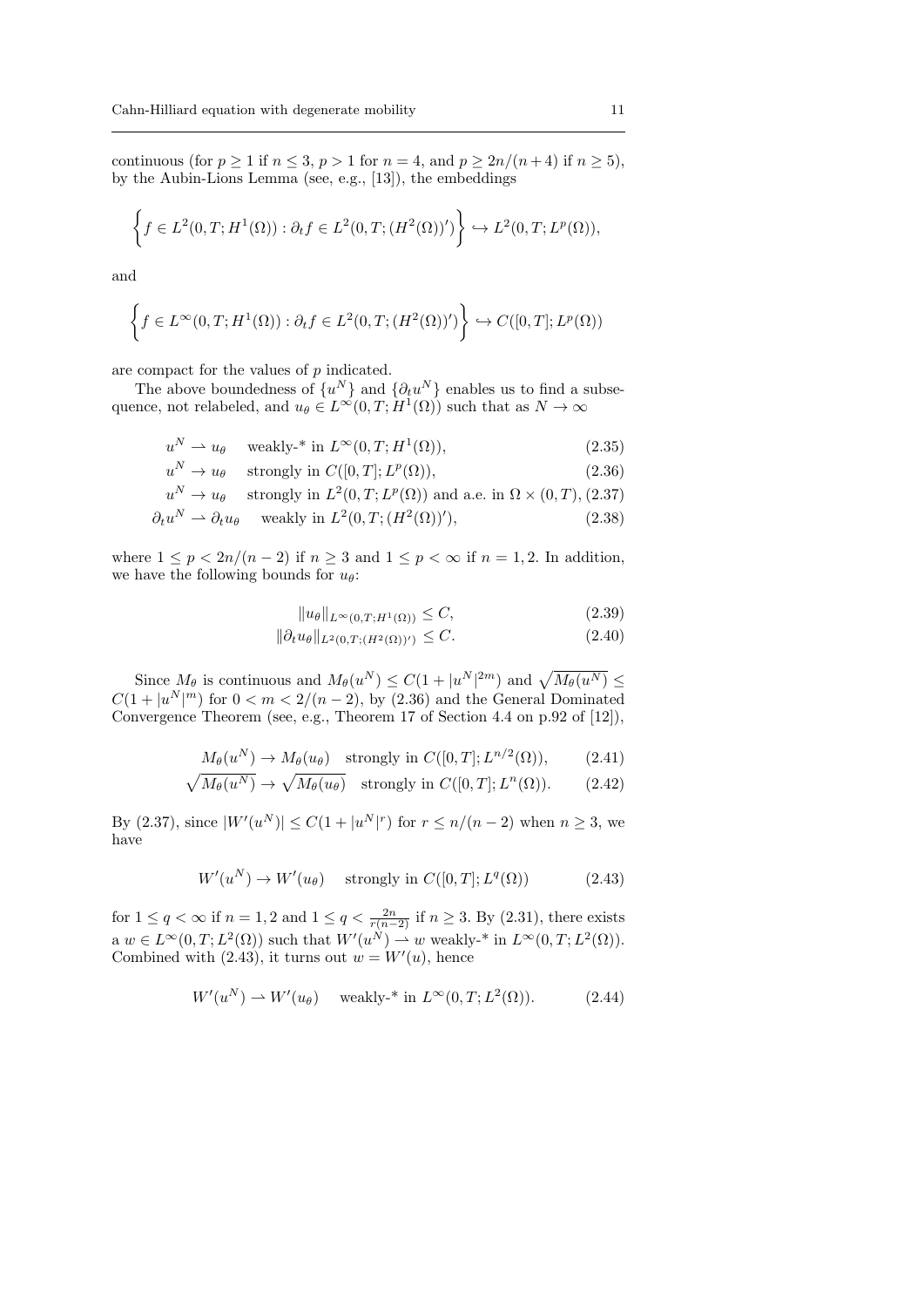# 2.3 Weak solution

Now we will use the condition that  $M_{\theta}(u^N) \geq \theta^m$ . By  $(2.30)$ ,

$$
\left\|\nabla \mu^N\right\|_{L^2(\Omega_T)} \leq C \theta^{-m/2}.
$$

Taking  $j = 1$  in (2.25), by (2.31) we have

$$
\left| \int_{\Omega} \mu^N dx \right| = \left| \int_{\Omega} W'(u^N) dx \right| \le C < \infty.
$$

So by Poincaré's inequality,

$$
\|\mu^N\|_{L^2(0,T;H^1(\Omega))} \le C(\theta^{-m/2} + 1). \tag{2.45}
$$

Hence we can find a subsequence of  $\mu^N$ , not relabeled, and

$$
\mu_{\theta} \in L^2(0,T;H^1(\Omega)),
$$

such that

$$
\mu^N \rightharpoonup \mu_\theta \text{ weakly in } L^2(0, T; H^1(\Omega)).\tag{2.46}
$$

Combining  $(2.46)$  with  $(2.42)$ , we have

$$
\sqrt{M_{\theta}(u^N)}\nabla \mu^N \rightharpoonup \sqrt{M_{\theta}(u_{\theta})}\nabla \mu_{\theta} \quad \text{weakly in } L^2(0,T;L^{2n/(n+2)}(\Omega)).
$$

Noticing that  $\sqrt{M_{\theta}(u^N)}\nabla \mu^N$  is bounded in  $L^2(\Omega_T)$  by (2.30), we can extract a further sequence, not relabeled, such that the above weak convergence can be improved

$$
\sqrt{M_{\theta}(u^N)}\nabla \mu^N \rightharpoonup \sqrt{M_{\theta}(u_{\theta})}\nabla \mu_{\theta} \quad \text{weakly in } L^2(\Omega_T). \tag{2.47}
$$

Consequently we have the following bound

$$
\int_{\Omega_T} M_\theta(u_\theta) |\nabla \mu_\theta|^2 \, dx dt \le C < \infty. \tag{2.48}
$$

Since  $M_{\theta}(u^N)\nabla \mu^N = \sqrt{M_{\theta}(u^N)}\sqrt{M_{\theta}(u^N)}\nabla \mu^N$ , for any  $\Phi \in L^2(0,T; L^{2^*}(\Omega))$ where  $2^* = 2n/(n-2)$ ,

$$
\left| \int_0^T \int_{\Omega} \left( M_{\theta}(u^N) \nabla \mu^N - M_{\theta}(u_{\theta}) \nabla \mu_{\theta} \right) \phi \, dxdt \right|
$$
  
= 
$$
\left| \int_0^T \int_{\Omega} \left( \sqrt{M_{\theta}(u^N)} - \sqrt{M_{\theta}(u_{\theta})} \right) \sqrt{M_{\theta}(u^N)} \nabla \mu^N \Phi + \sqrt{M_{\theta}(u_{\theta})} \left( \sqrt{M_{\theta}(u^N)} \nabla \mu^N - \sqrt{M_{\theta}(u_{\theta})} \nabla \mu_{\theta} \right) \Phi \, dxdt \right|
$$
  

$$
\leq \int_0^T \left\| \sqrt{M_{\theta}(u^N)} - \sqrt{M_{\theta}(u_{\theta})} \right\|_{L^n(\Omega)} \left\| \sqrt{M_{\theta}(u^N)} \nabla \mu^N \right\|_{L^2(\Omega)}
$$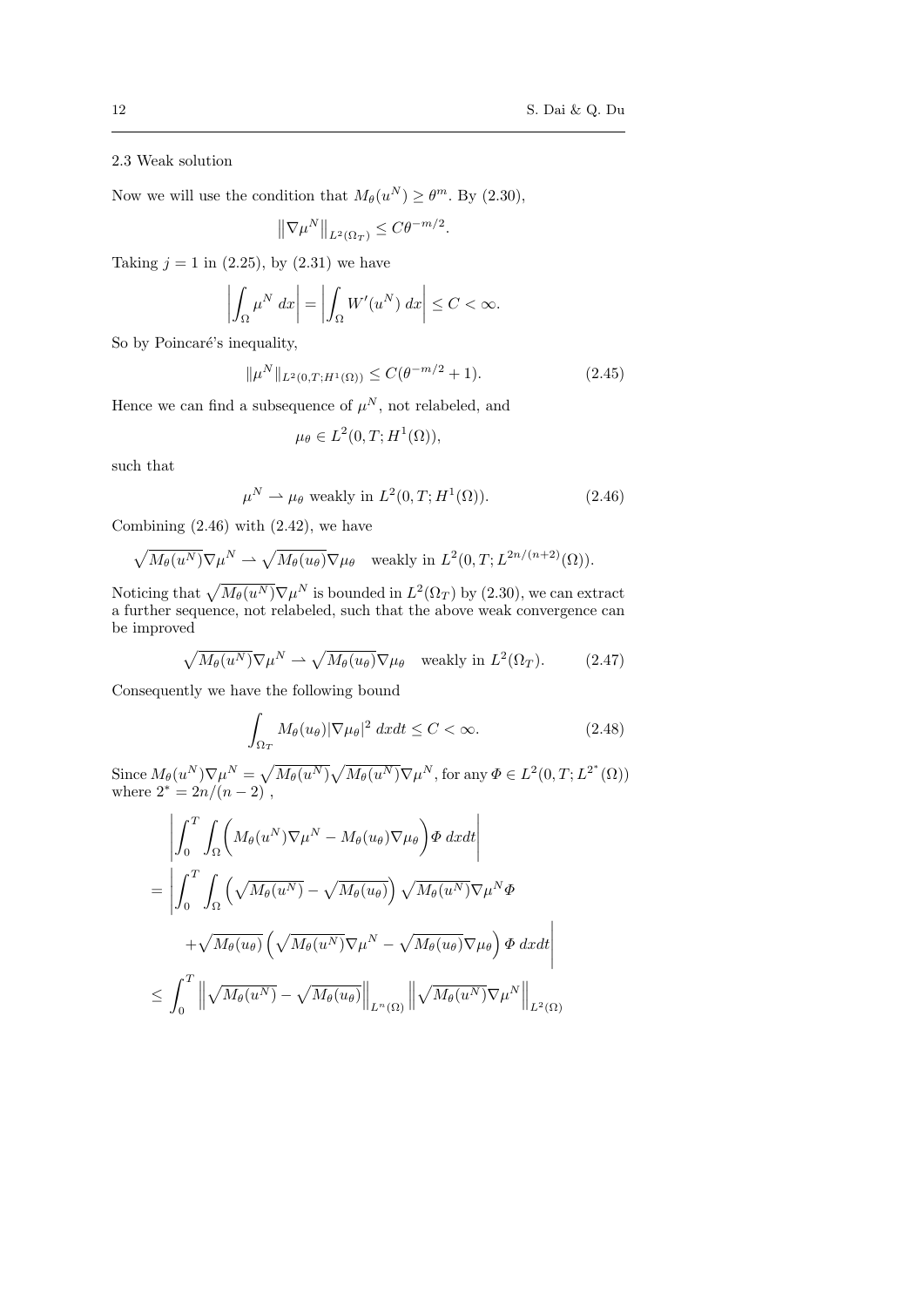$$
\begin{split}\n&\cdot \|\Phi\|_{L^{2^{*}}(\Omega)} dt \\
&+ \left| \int_{\Omega_{T}} \left( \sqrt{M_{\theta}(u^{N})} \nabla \mu^{N} - \sqrt{M_{\theta}(u_{\theta})} \nabla \mu_{\theta} \right) \sqrt{M_{\theta}(u_{\theta})} \Phi \, dxdt \right| \\
&\leq \sup_{t \in [0,T]} \left\| \sqrt{M_{\theta}(u^{N})} - \sqrt{M_{\theta}(u_{\theta})} \right\|_{L^{n}(\Omega)} \left\| \sqrt{M_{\theta}(u^{N})} \nabla \mu^{N} \right\|_{L^{2}(\Omega_{T})} \\
&\cdot \|\Phi\|_{L^{2}(0,T;L^{2^{*}}(\Omega))} \\
&+ \left| \int_{\Omega_{T}} \left( \sqrt{M_{\theta}(u^{N})} \nabla \mu^{N} - \sqrt{M_{\theta}(u_{\theta})} \nabla \mu_{\theta} \right) \sqrt{M_{\theta}(u_{\theta})} \Phi \, dxdt \right| \\
&=: I + II \n\end{split} \tag{2.49}
$$

By (2.42) and the boundedness of  $\sqrt{M_{\theta}(u^N)}\nabla \mu^N$  in  $L^2(\Omega_T)$ ,  $I \to 0$  as  $N \to \infty$ . To estimate II, since

$$
\int_{\Omega_T} |\sqrt{M_{\theta}(u_{\theta})}\Phi|^2 dx dt \le \int_0^T \|M_{\theta}(u_{\theta})\|_{L^{n/2}} \|\Phi\|_{L^{2^*}}^2 dt
$$
  

$$
\le \|M_{\theta}(u_{\theta})\|_{L^{\infty}(0,T;L^{n/2}(\Omega))} \|\Phi\|_{L^{2}(0,T;L^{2^*}(\Omega))}^2,
$$

we have  $\sqrt{M_{\theta}(u_{\theta})}\Phi \in L^2(\Omega_T)$  and consequently  $I\!I \to 0$  as  $N \to \infty$  by (2.47). Hence

$$
M_{\theta}(u^N)\nabla \mu^N \rightharpoonup M_{\theta}(u_{\theta})\nabla \mu_{\theta}
$$
 weakly in  $L^2(0,T; L^{2n/(n+2)}(\Omega)).$ 

For any  $\alpha(t) \in L^2(0,T)$ , since  $\alpha(t) \nabla \phi_j \in L^2(0,T; L^{2^*}(\Omega_T))$ , multiplying (2.24) by  $\alpha(t)$ , integrating in time over  $(0, T)$ , and taking limit as  $N \to \infty$ , we have, for all  $j \in \mathbb{N}$ ,

$$
\int_0^T \langle \partial_t u_\theta, \alpha(t) \phi_j(x) \rangle_{(H^2(\Omega))', H^2(\Omega)} dt
$$
  
= 
$$
- \int_{\Omega_T} M_\theta(u_\theta) \nabla \mu_\theta \cdot \alpha(t) \nabla \phi_j dx dt.
$$
 (2.50)

For any  $\phi \in L^2(0,T;H^2(\Omega))$ , its Fourier series  $\sum_{j=1}^{\infty} a_j(t)\phi_j$  converges strongly to  $\phi$  in  $L^2(0,T;H^2(\Omega))$ . So  $\sum_{j=1}^{\infty} a_j(t) \nabla \phi_j$  converges strongly to  $\nabla \phi$  in  $L^2(0,T;L^{2^*}(\Omega))$ . Consequently by (2.50), we have

$$
\int_0^T \langle \partial_t u_\theta, \phi \rangle_{(H^2(\Omega))', H^2(\Omega)} dt = - \int_{\Omega_T} M_\theta(u_\theta) \nabla \mu_\theta \cdot \nabla \phi \, dx dt \quad (2.51)
$$

for all  $\phi \in L^2(0,T;H^2(\Omega))$ . As for the initial value, by  $(2.26)$ ,

$$
u^N(x,0) \to u_0(x)
$$
 as  $N \to \infty$  in  $L^2(\Omega)$ .

By (2.36), we see that  $u_{\theta}(x, 0) = u_0(x)$  in  $L^2(\Omega)$ .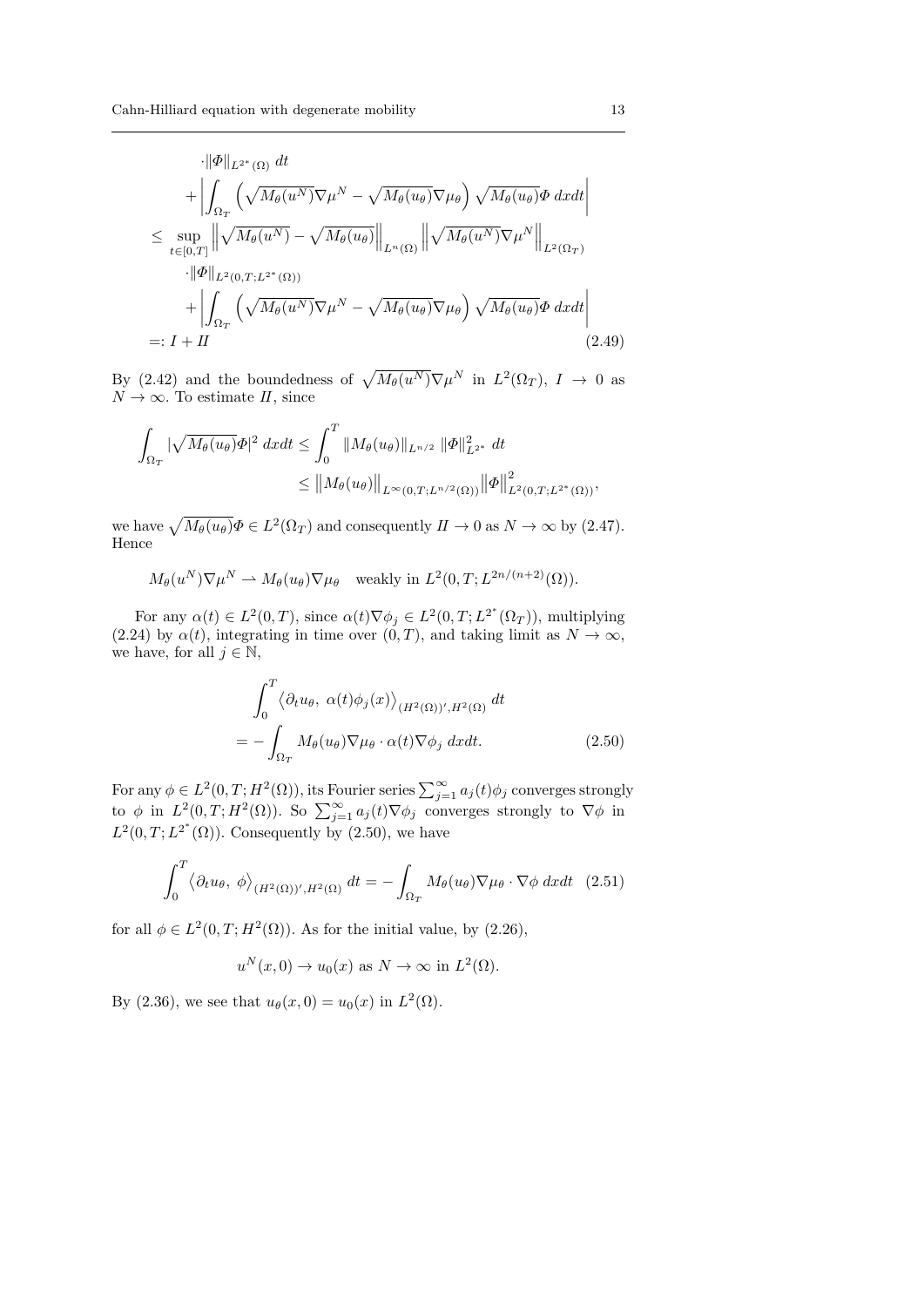## 2.4 Regularity of  $u_{\theta}$

Now we consider the regularity of  $u_{\theta}$ . By (2.25), for any  $a_j(t) \in L^2(0,T)$ , since  $a_j(t)\phi_j \in L^2(0,T;\breve{C}(\bar{\Omega}))$ , by (2.35), (2.44), and (2.46), in the limit when  $N \to \infty$  we have

$$
\int_0^T \int_{\Omega} \mu_{\theta} a_j(t) \phi_j \, dx dt = \int_0^T \int_{\Omega} \left( \kappa \nabla u_{\theta} \cdot a_j(t) \nabla \phi_j + W'(u_{\theta}) a_j(t) \phi_j \right) dx dt
$$

for all  $j \in \mathbb{N}$ . Then for any  $\phi \in L^2(0,T;H^1(\Omega))$ , since its Fourier series strongly converges to  $\phi$  in  $L^2(0,T;H^1(\Omega))$ , we have

$$
\int_0^T \int_{\Omega} \mu_{\theta} \phi \, dxdt = \int_0^T \int_{\Omega} \left( \kappa \nabla u_{\theta} \cdot \nabla \phi + W'(u_{\theta}) \phi \right) dxdt.
$$

Since  $W'(u_{\theta}) \in L^{\infty}(0,T; L^{2}(\Omega))$ , and  $\mu_{\theta} \in L^{2}(0,T; H^{1}(\Omega))$ , by regularity theory we see that  $u_{\theta} \in L^2(0,T;H^2(\Omega))$ . Hence

$$
\mu_{\theta} = -\kappa \Delta u_{\theta} + W'(u_{\theta}) \quad \text{a.e. in } \Omega_T. \tag{2.52}
$$

Since (1.15) implies  $|W''(u_{\theta})| \leq C(1+|u_{\theta}|^{r-1}),$  and

$$
u_{\theta} \in L^{\infty}(0,T; H^{1}(\Omega)) \hookrightarrow L^{\infty}(0,T; L^{q}(\Omega))
$$

for  $1 \le q < \infty$  if  $n = 1, 2$  and  $1 \le q \le 2^* = 2n/(n-2)$  if  $n \ge 3$ ,

$$
\int_{\Omega} |\nabla W'(u_{\theta})|^2 dx = \int_{\Omega} |W''(u_{\theta})|^2 |\nabla u_{\theta}|^2 dx
$$
  
\n
$$
\leq \left( \int_{\Omega} |W''(u_{\theta})|^n dx \right)^{2/n} \left( \int_{\Omega} |\nabla u_{\theta}|^{2n/(n-2)} dx \right)^{(n-2)/n}
$$
  
\n
$$
\leq C \left( 1 + \int_{\Omega} |u_{\theta}|^{n(r-1)} dx \right)^{2/n} ||\nabla u_{\theta}||_{L^{2n/(n-2)}(\Omega)}^2
$$
  
\n
$$
\leq C \left( 1 + ||u_{\theta}||_{L^{n(r-1)}(\Omega)}^{2(r-1)} \right) ||\nabla u_{\theta}||_{L^{2n/(n-2)}(\Omega)}^2
$$
  
\n
$$
\leq C \left( ||u_{\theta}||_{L^{\infty}(0,T;H^1(\Omega))}^{2(r-1)} + 1 \right) ||\nabla u_{\theta}||_{H^1(\Omega)}^2.
$$

The last inequality above uses  $n(r-1) \leq 2n/(n-2)$ . Hence

$$
\int_0^T \int_{\Omega} |\nabla W'(u_{\theta})|^2 dx dt
$$
  
\n
$$
\leq C \left( ||u_{\theta}||_{L^{\infty}(0,T;H^1(\Omega))}^{2(r-1)} + 1 \right) \int_0^T ||\nabla u_{\theta}||_{H^1(\Omega)}^2 dt
$$
  
\n
$$
\leq C \left( ||u_{\theta}||_{L^{\infty}(0,T;H^1(\Omega))}^{2(r-1)} + 1 \right) ||u_{\theta}||_{L^2(0,T;H^2(\Omega))}^2.
$$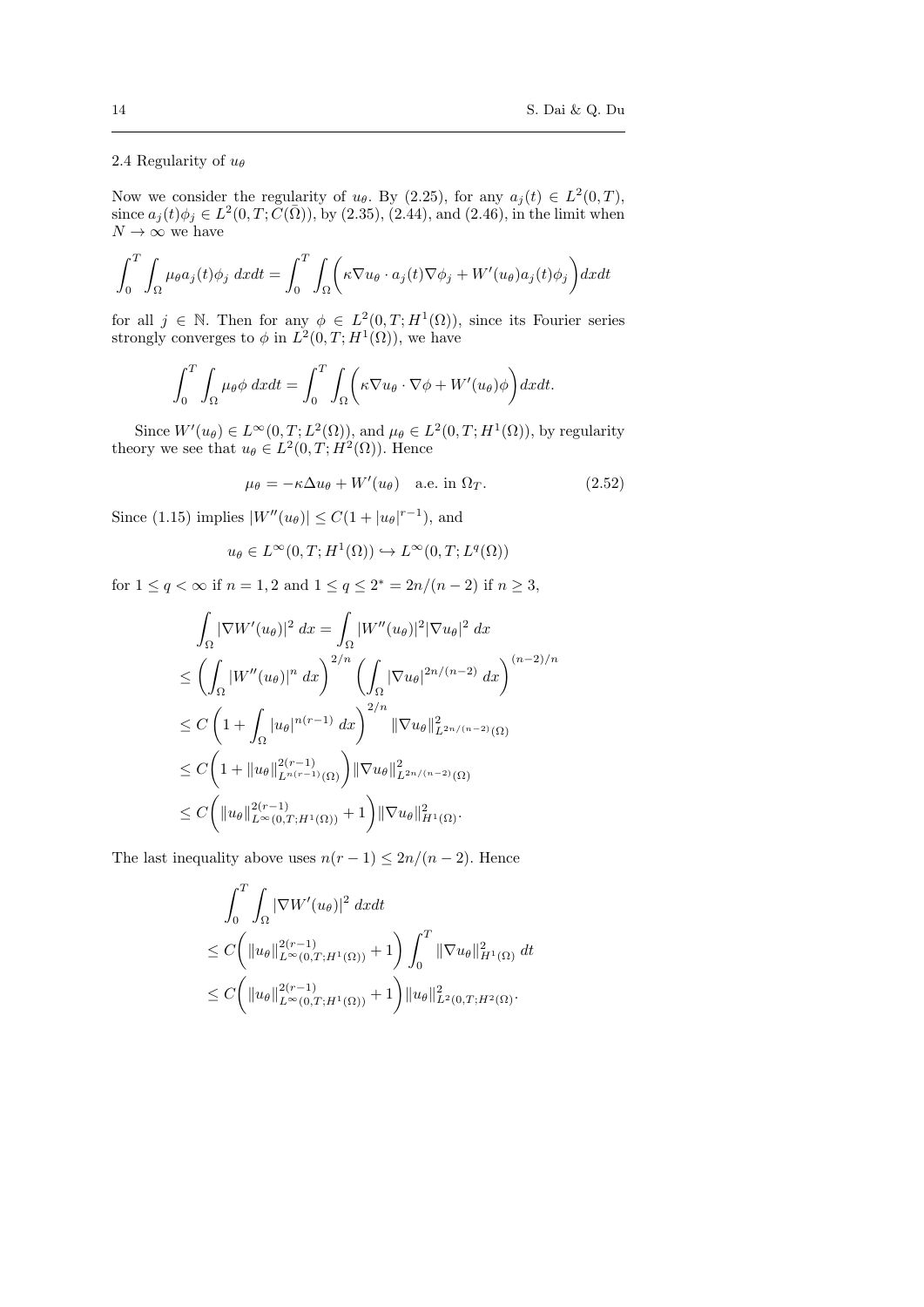So  $\nabla W'(u_\theta) = W''(u_\theta) \nabla u_\theta \in L^2(\Omega_T)$  and  $W'(u_\theta) \in L^2(0,T;H^1(\Omega))$ . Combined with  $\mu_{\theta} \in L^2(0,T;H^1(\Omega))$ , by (2.52) we have  $u_{\theta} \in L^2(0,T;H^3(\Omega))$ and

$$
\nabla \mu_{\theta} = -\kappa \nabla \Delta u_{\theta} + W''(u_{\theta}) \nabla u_{\theta} \quad \text{a.e. in } \Omega \times (0, T). \tag{2.53}
$$

In summary, combining  $(2.51)$  and  $(2.53)$  we have

$$
\int_0^T \langle \partial_t u_\theta, \phi \rangle_{(H^2(\Omega))', H^2(\Omega)} dt
$$
\n
$$
= - \int_0^T \int_\Omega M_\theta(u_\theta) \left( -\kappa \nabla \Delta u_\theta + W''(u_\theta) \nabla u_\theta \right) \cdot \nabla \phi \, dx dt \qquad (2.54)
$$

for all  $\phi \in L^2(0,T;H^2(\Omega)).$ 

### 2.5 Energy inequality

By (2.35), (2.36), (2.37) and (2.47), since  $u^N$  and  $\mu^N$  satisfy the energy identity

$$
\int_{\Omega} \left( \frac{\kappa}{2} |\nabla u^N(x,t)|^2 + W(u^N(x,t)) \right) dx
$$

$$
+ \int_0^t \int_{\Omega} M_\theta(u^N(x,\tau)) |\nabla \mu^N(x,\tau)|^2 dx d\tau
$$

$$
= \int_{\Omega} \left( \frac{\kappa}{2} |\nabla u^N(x,0)|^2 + W(u^N(x,0)) \right) dx,
$$
(2.55)

taking limit as  $N \to \infty$  gives the energy inequality (1.18).

#### 3 C-H equation with degenerate mobility

In this section we prove the main theorem. The proof consists of three parts. First, we prove the weak convergence of approximate solutions  $u_{\theta_i}$  defined in Section 2 for a sequence of positive numbers  $\theta_i \to 0$ . Second, we show that the weak limit  $u$  solves the degenerate Cahn-Hilliard equation in the weak sense and satisfies the energy inequality (1.22). Finally we prove additional regularity of u for the weak degenerate case  $0 < m < 1$ .

## 3.1 Weak convergence of approximate solutions  $\{u_{\theta_i}\}\$

Fix  $u_0 \in H^1(\Omega)$  and a sequence  $\theta_i > 0$  that monotonically decreases to 0 as  $i \to \infty$ . by Theorem 1, for any  $\theta_i > 0$ , there exists a

$$
u_i \in L^{\infty}(0,T; H^1(\Omega)) \cap C([0,T]; L^p(\Omega)) \cap L^2((0,T); H^3(\Omega))
$$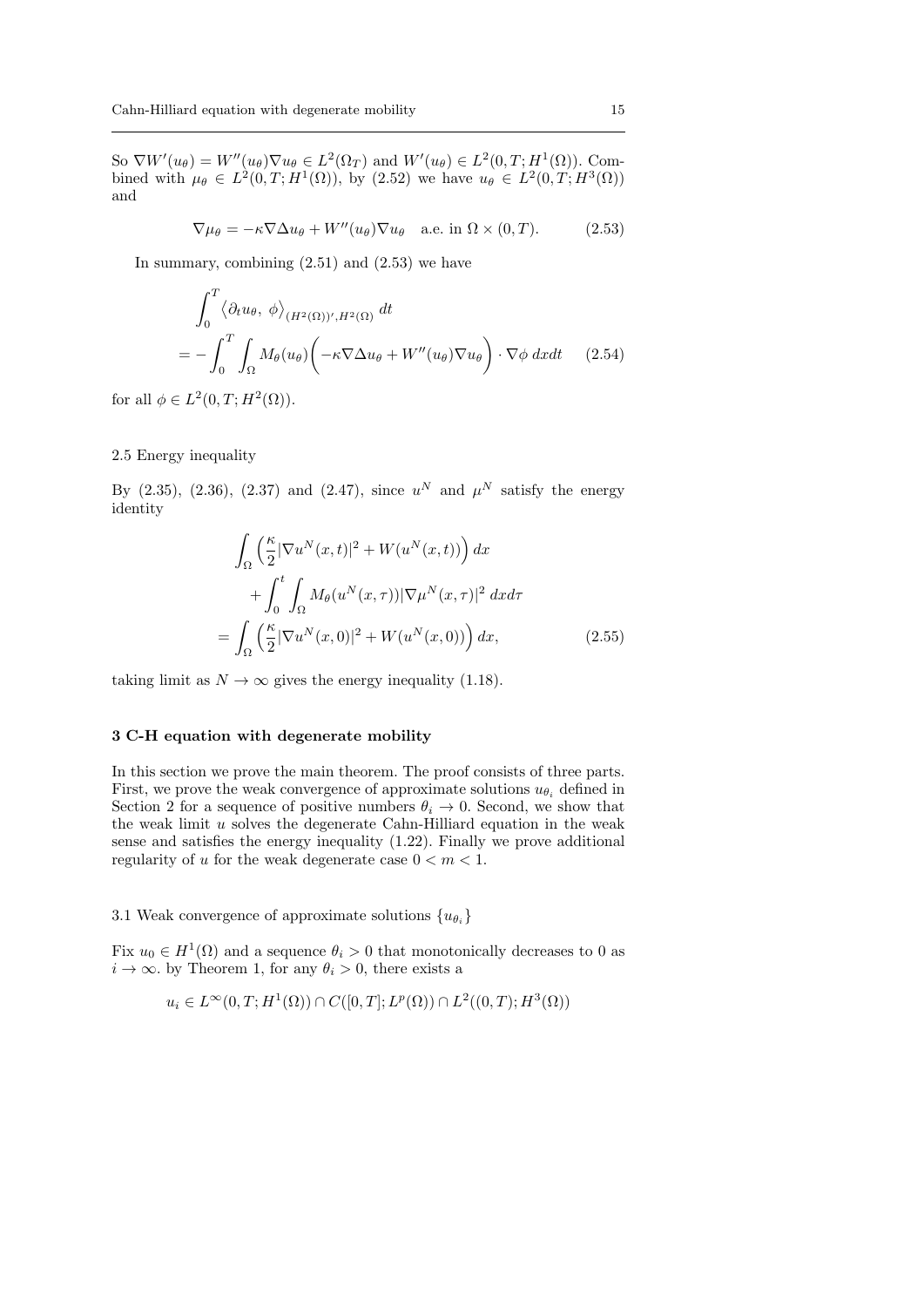$(3.65)$ 

whose weak derivative

$$
\partial_t u_i \in L^2(0, T; (H^2(\Omega))'),
$$

where  $1 \leq p < \infty$  if  $n = 1, 2$  and  $1 \leq p < 2n/(n-2)$  if  $n \geq 3$ , such that for all  $\phi \in L^2(0,T;H^2(\Omega))$ 

$$
\int_0^T \langle \partial_t u_i, \phi \rangle_{(H^2(\Omega))', H^2(\Omega)} dt = - \int_0^T \int_{\Omega} M_i(u_i) \nabla \mu_i \cdot \nabla \phi \, dx dt, \tag{3.56}
$$

$$
\mu_i = -\kappa \Delta u_i + W'(u_i). \tag{3.57}
$$

Here for simplicity, we write  $u_i = u_{\theta_i}$  and  $M_i(u_i) := M_{\theta_i}(u_i)$ . By the arguments in the proof of Theorem 1, the bounds on the right hand side of  $(2.29)$ ,  $(2.34)$ ,  $(2.48)$  depend only on the growth conditions of the mobility and potential, so there exists a constant  $C > 0$  independent of  $\theta_i$  such that

$$
||u_i||_{L^{\infty}(0,T;H^1(\Omega))} \le C,\t(3.58)
$$

$$
\|\partial_t u_\theta\|_{L^2(0,T;(H^2(\Omega))')} \leq C. \tag{3.59}
$$

$$
\|\sqrt{M_i(u_i)}\nabla\mu_i\|_{L^2(\Omega_T)} \le C,\tag{3.60}
$$

$$
\|\mu_i\|_{L^{\infty}(0,T;(H^1(\Omega))')} \leq C. \tag{3.61}
$$

By the growth conditions on  $M_i$  and  $W$ , the Sobolev embedding theorem gives

$$
||W'(u_i)||_{L^{\infty}(0,T;L^2(\Omega))} \le C,
$$
\n(3.62)

$$
||M_i(u_i)||_{L^{\infty}(0,T;L^{n/2}(\Omega))} \leq C.
$$
\n(3.63)

Similar to the proof of Theorem 1, the above boundedness of  $\{u_i\}$  and  $\{\partial_t u_i\}$ enables us to find a subsequence, not relabeled, and  $u \in L^{\infty}(0,T;H^1(\Omega))$  $C([0,T];L^p(\Omega))$  for any  $1 \leq p < \infty$  if  $n = 1,2$  and  $1 \leq p < 2n/(n-2)$  if  $n \geq 3$ , such that, as  $i \to \infty$ ,

$$
u_i \rightharpoonup u \quad \text{weakly-* in } L^{\infty}(0, T; H^1(\Omega)), \tag{3.64}
$$

$$
u_i \to u
$$
 strongly in  $C([0,T]; L^p(\Omega)),$ 

 $u_i \to u$  strongly in  $L^2(0,T; L^p(\Omega))$  and a.e. in  $\Omega \times (0,T)$ , (3.66)

$$
\partial_t u_i \rightharpoonup \partial_t u \quad \text{ weakly in } L^2(0, T; (H^2(\Omega))'). \tag{3.67}
$$

By  $(3.65)$ ,  $(3.66)$ , the General Dominated Convergence Theorem, and the by (5.05), (5.00), the General Dominated Convergence Theorem, and the uniform convergence of  $M_i \to M$  and  $\sqrt{M_i} \to \sqrt{M}$  in  $\mathbb{R}$  as  $i \to \infty$ , we have

$$
M_i(u_i) \to M(u) \quad \text{strongly in } C([0,T]; L^{n/2}(\Omega)), \tag{3.68}
$$

$$
\sqrt{M_i(u_i)} \to \sqrt{M(u)} \quad \text{strongly in } C([0, T]; L^n(\Omega)). \tag{3.69}
$$

By (3.60), there exists a  $\xi \in L^2(\Omega_T)$  such that

$$
\sqrt{M_i(u_i)}\nabla\mu_i \rightharpoonup \xi \tag{3.70}
$$

weakly in  $L^2(\Omega_T)$ . Combined with (3.69) we have

$$
M_i(u_i)\nabla \mu_i \rightharpoonup \sqrt{M(u)}\xi \quad \text{weakly in } L^2(0,T;L^{2n/(n+2)}(\Omega)).\tag{3.71}
$$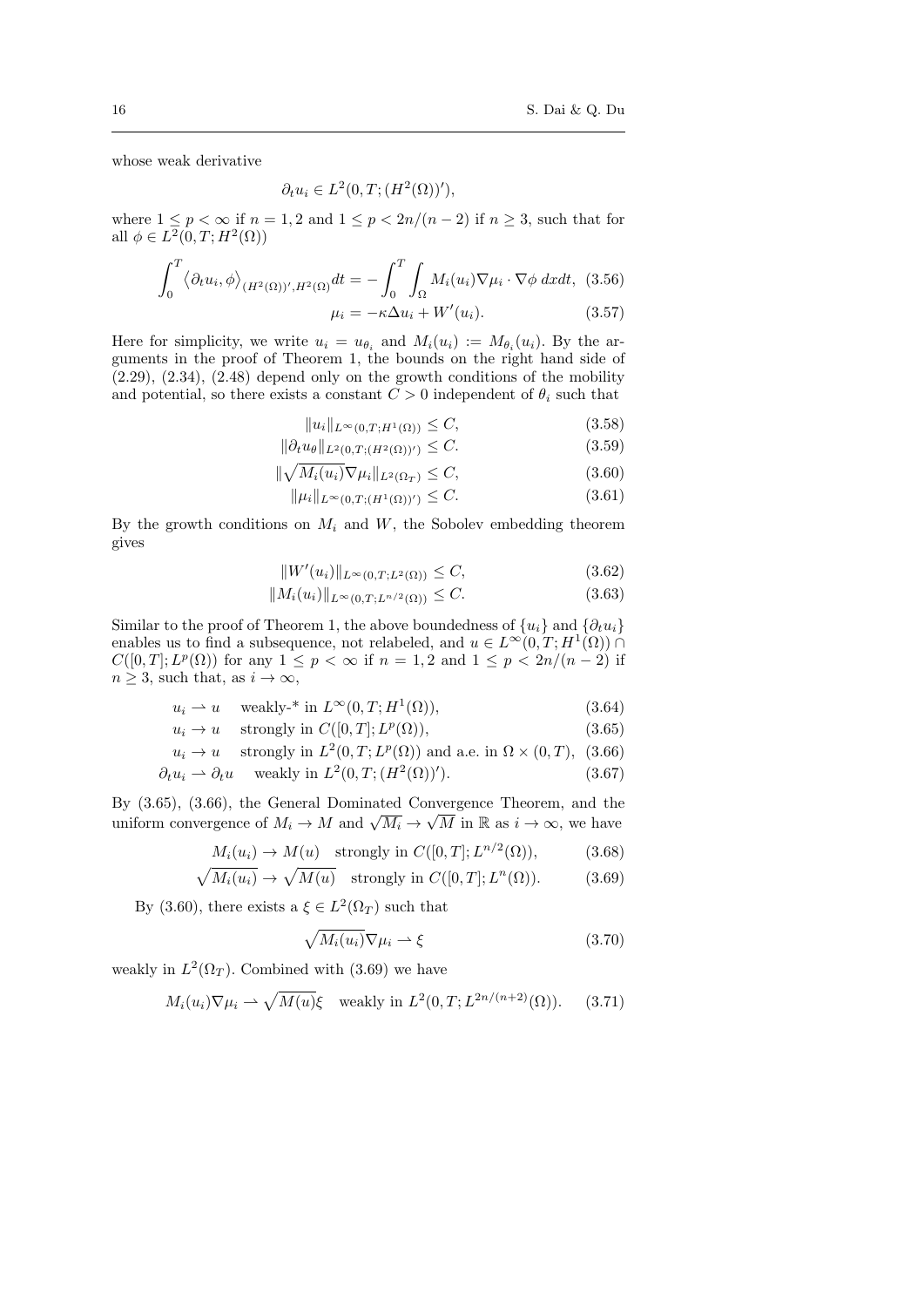So taking limit as  $i \to \infty$  in (3.56), we obtain

$$
\int_0^T \langle \partial_t u, \phi \rangle_{(H^2(\Omega))', H^2(\Omega)} dt = - \int_0^T \int_{\Omega} \sqrt{M(u)} \xi \cdot \nabla \phi \, dx dt \quad (3.72)
$$

for all  $\phi \in L^2(0,T;H^2(\Omega)).$ 

As for the initial value, since  $u_i(x, 0) = u_0(x)$ , by (3.65), we have  $u(x, 0) =$  $u_0(x)$ .

#### 3.2 Weak solution for the degenerate Cahn-Hilliard equation

Now we consider the relation between  $\sqrt{M(u)}\xi$  and u. This boils down to convergence properties of  $\nabla \mu_i = -\kappa \nabla \Delta u_i + W''(u_i) \nabla u_i$ . We consider the convergence of  $W''(u_i)\nabla u_i$  first.

3.2.1 Weak convergence of  $W''(u_i)\nabla u_i$ 

By (1.15), since  $1 \le r \le n/(n-2)$ ,  $0 \le r-1 \le 2/(n-2)$ ,

$$
\int_{\Omega} |W''(u_i)|^n dx \le C \int_{\Omega} (|u_i|^{r-1} + 1)^n dx \le C \left( \int_{\Omega} |u_i|^{2n/(n-2)} + |\Omega| \right)
$$
  

$$
\le C \left( \|u_i\|_{H^1(\Omega)} + 1 \right).
$$

That is,

$$
||W''(u_i)||_{L^{\infty}(0,T;L^n(\Omega))} \leq C.
$$

Combined with (3.58), we have

$$
||W''(u_i)\nabla u_i||_{L^{\infty}(0,T;L^{2n/(n+2)}(\Omega))} \leq C.
$$

So we can find a subsequence, not relabeled, and  $\Phi \in L^{\infty}(0,T; L^{2n/(n+2)}(\Omega;\mathbb{R}^n))$ such that

$$
W''(u_i)\nabla u_i \rightharpoonup \Phi \quad \text{ weakly-* in } L^{\infty}(0,T; L^{2n/(n+2)}(\Omega;\mathbb{R}^n)).
$$

But we also know that  $W''(u_i) \to W''(u)$  strongly in  $C([0,T]; L^q(\Omega))$  for any  $1 \leq q < \infty$  if  $n = 1, 2, 1 \leq q < n$  if  $n \geq 3$ ; and  $\nabla u_i \rightharpoonup \nabla u$  weakly-\* in  $L^{\infty}(0,T;L^2(\Omega))$ . In any case  $W''(u_i)\nabla u_i \rightharpoonup W''(u)\nabla u$  weakly-\* in  $L^{\infty}(0,T;L^{1}(\Omega))$ . So in fact  $\Phi = W''(u)\nabla u$  and

$$
W''(u_i)\nabla u_i \rightharpoonup W''(u)\nabla u
$$
 weakly-\* in  $L^{\infty}(0,T;L^{2n/(n+2)}(\Omega))$ . (3.73)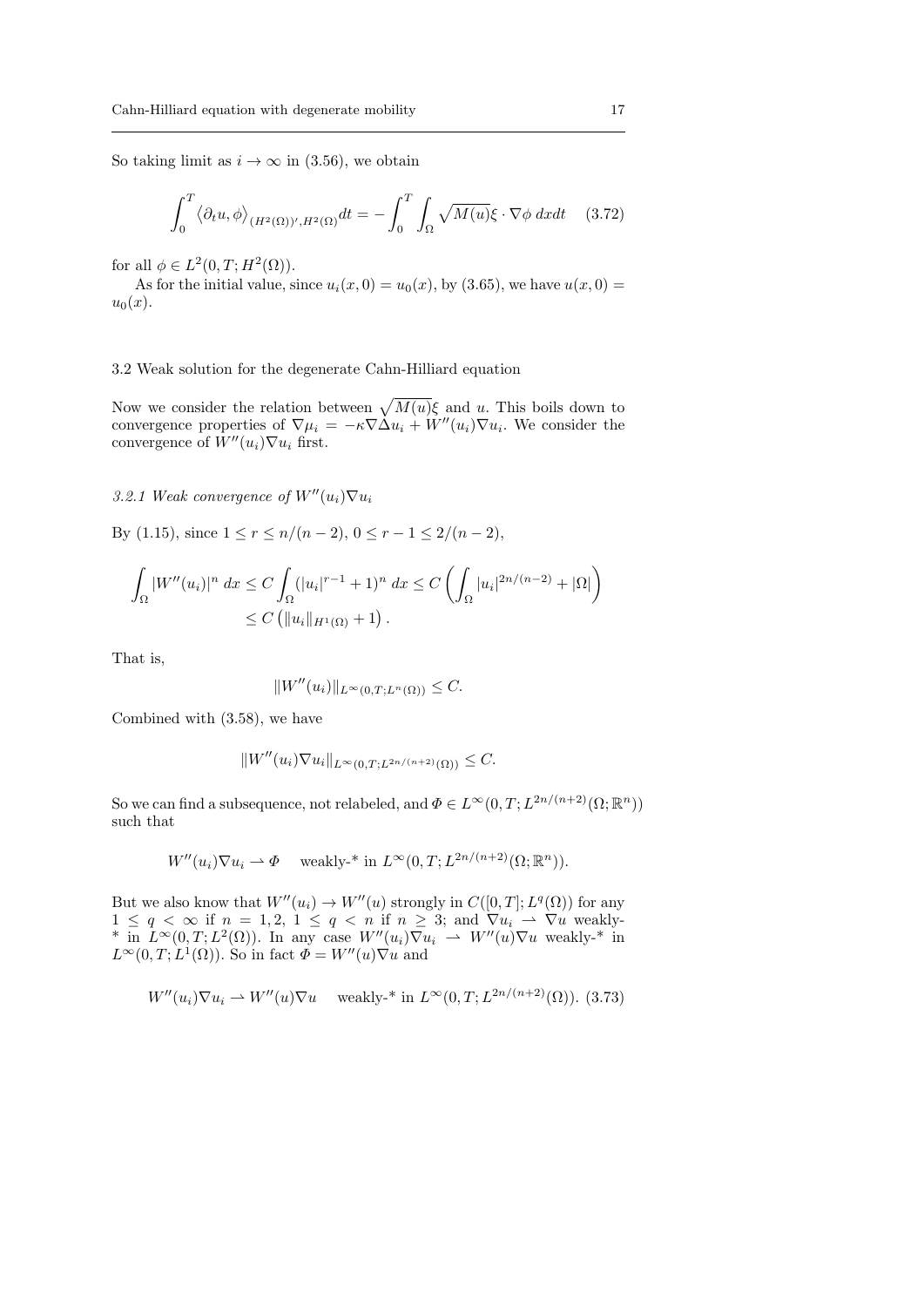3.2.2 Weak convergence of  $\nabla \mu_i$  as a whole

Choose a sequence of positive numbers  $\delta_j$  that monotonically decreases to 0. By (3.66) and Egorov's theorem, for every  $\delta_j > 0$ , there exists a subset  $B_j \subset \Omega_T$  with  $|\Omega_T \setminus B_j| < \delta_j$  such that

$$
u_i \to u \quad \text{uniformly in } B_j. \tag{3.74}
$$

We may as well take

$$
B_1 \subset B_2 \subset \cdots \subset B_j \subset B_{j+1} \subset \cdots \subset \Omega_T. \tag{3.75}
$$

Define  $B := \bigcup_{j=1}^{\infty} B_j$ , then  $|\Omega_T \setminus B| = 0$ . Define

$$
P_j := \{(x, t) \in \Omega_T : |1 - u^2| > \delta_j\}.
$$

Then

$$
P_1 \subset P_2 \subset \cdots \subset P_j \subset P_{j+1} \subset \cdots \subset \Omega_T \tag{3.76}
$$

and  $\bigcup_{j=1}^{\infty} P_j = P$ . For each j,  $B_j$  can be split into two parts:

$$
D_j := B_j \cap P_j, \quad \text{where } |1 - u^2| > \delta_j \text{ and } u_i \to u \text{ uniformly,}
$$
  

$$
\hat{D}_j := B_j \setminus P_j, \quad \text{where } |1 - u^2| \le \delta_j \text{ and } u_i \to u \text{ uniformly.}
$$

By  $(3.75)$  and  $(3.76)$ , we have

$$
D_1 \subset D_2 \subset \cdots \subset D_j \subset D_{j+1} \subset \cdots \subset D := B \cap P \tag{3.77}
$$

and indeed  $D = \bigcup_{j=1}^{\infty} D_j$ .

For any  $\Psi \in L^2(0,T;L^{2n/(n-2)}(\Omega_T;\mathbb{R}^n)),$ 

$$
\int_{\Omega_T} M_i(u_i) \nabla \mu_i \cdot \Psi \, dx dt
$$
\n
$$
= \int_{\Omega_T \backslash B_j} M_i(u_i) \nabla \mu_i \cdot \Psi \, dx dt + \int_{B_j \backslash P_j} M_i(u_i) \nabla \mu_i \cdot \Psi \, dx dt
$$
\n
$$
+ \int_{B_j \cap P_j} M_i(u_i) \nabla \mu_i \cdot \Psi \, dx dt. \tag{3.78}
$$

As  $i \to \infty$ , by (3.71) the left hand side of (3.78) has limit

$$
\lim_{i \to \infty} \int_{\Omega_T} M_i(u_i) \nabla \mu_i \cdot \Psi \, dx dt = \int_{\Omega_T} \sqrt{M(u)} \xi \cdot \Psi \, dx dt.
$$

The three terms on the right hand side of (3.78) need a delicate analysis.

(a) First term of (3.78). For the first term, since  $\lim_{j\to\infty} |\Omega_T \setminus B_j|$  = 0,

$$
\lim_{j \to \infty} \lim_{i \to \infty} \int_{\Omega_T \backslash B_j} M_i(u_i) \nabla \mu_i \cdot \Psi \, dxdt
$$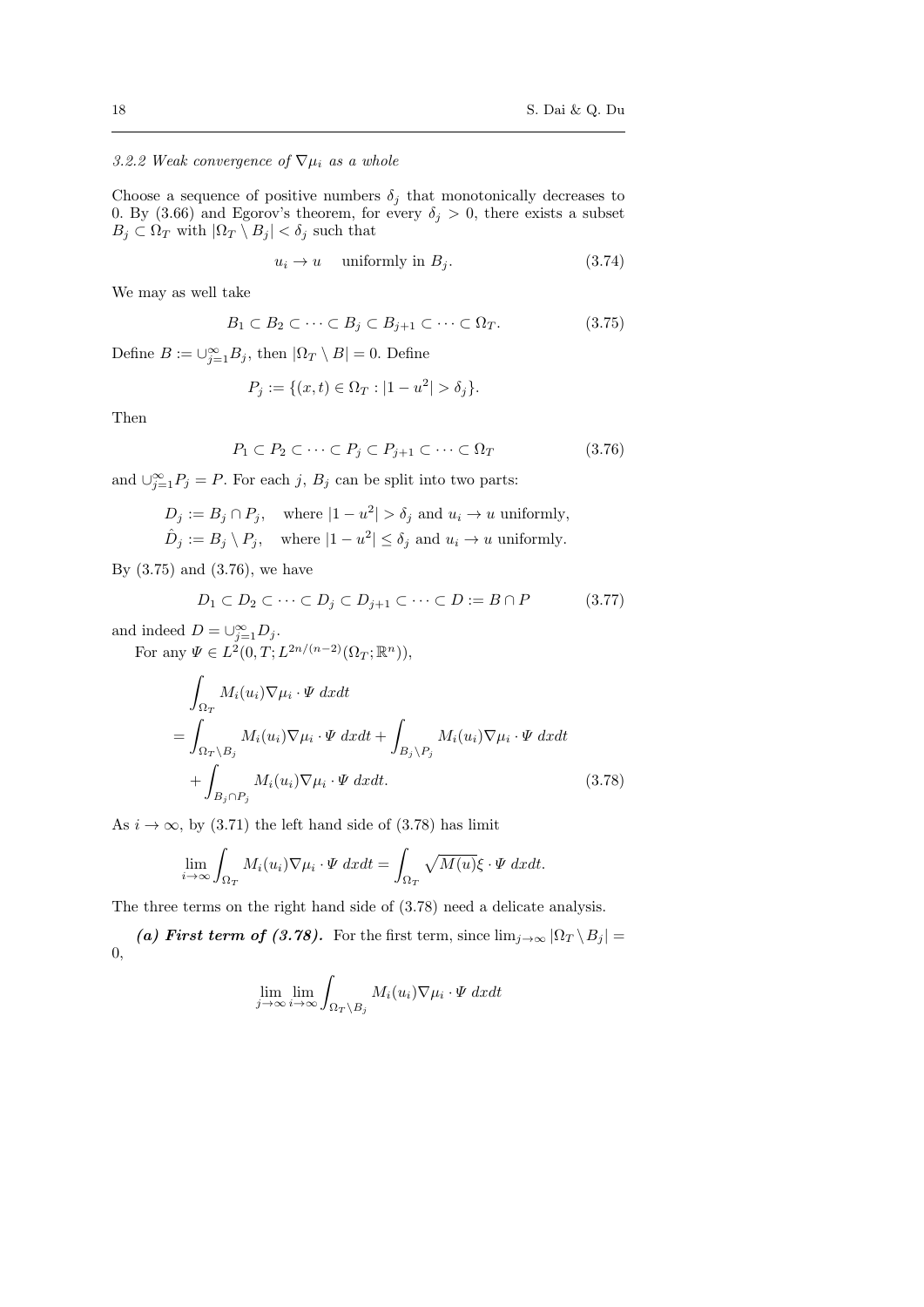$$
= \lim_{j \to \infty} \int_{\Omega_T \backslash B_j} \sqrt{M(u)} \xi \cdot \Psi \, dx dt
$$
  
= 0. (3.79)

To analyze the second and third terms, we write  $u_{0,k} := u_k$  and  $\mu_{0,k} := \mu_k$ . Then for  $j \geq 1$ , by the uniform convergence of  $u_{j-1,k} \to u$  in  $B_j$ , there exists an index  $N_j$  such that, for all  $k \geq N_j$ ,

$$
|1 - u_{j-1,k}^2| > \frac{\delta_j}{2} \quad \text{in } B_j \cap P_j, \qquad |1 - u_{j-1,k}^2| \le 2\delta_j \quad \text{in } B_j \setminus P_j.
$$

(b) Second term of (3.78). By taking  $u_i$  and  $\mu_i$  as the subsequences  $u_{j-1,k}$  and  $\mu_{j-1,k}$  in (3.78), and considering the limit, we have

$$
\lim_{j \to \infty} \lim_{k \to \infty} \left| \int_{B_j \setminus P_j} M_{j-1,k}(u_{j-1,k}) \nabla \mu_i \cdot \Psi \, dxdt \right|
$$
\n
$$
\leq \lim_{j \to \infty} \lim_{k \to \infty} \left\{ \left( \sup_{B_j \setminus P_j} \sqrt{M_{j-1,k}(u_{j-1,k})} \right) \left( \int_{B_j \setminus P_j} |\Psi|^2 \, dxdt \right)^{1/2} \right\}
$$
\n
$$
\cdot \left( \int_{B_j \setminus P_j} M_{j-1,k}(u_{j-1,k}) |\nabla \mu_{j-1,k}|^2 dxdt \right)^{1/2} \right\}
$$
\n
$$
\leq \lim_{j \to \infty} \lim_{k \to \infty} \left( \sup_{B_j \setminus P_j} \sqrt{M_{j-1,k}(u_{j-1,k})} \right) \left\| \sqrt{M_{j-1,k}(u_{j-1,k})} \nabla \mu_{j-1,k} \right\|_{L^2(\Omega_T)}
$$
\n
$$
\cdot |\Omega|^{1/n} \|\Psi\|_{L^2(0,T;L^{2n/(n-2)}(\Omega))}
$$
\n
$$
\leq C \lim_{j \to \infty} \lim_{k \to \infty} \max \left\{ (2\delta_j)^{m/2}, \quad \theta_{j-1,k}^{m/2} \right\}
$$
\n= 0. (3.80)

(c) Third term of  $(3.78)$ . By the boundedness of

$$
\sqrt{M_{j-1,k}(u_{j-1,k})}\nabla\mu_{j-1,k}
$$
 in  $L^2(\Omega_T)$  (i.e., (3.60)),

we see that

$$
\begin{aligned} &\left(\frac{\delta_j}{2}\right)^m\int_{B_j\cap P_j}|\nabla\mu_{j-1,k}|^2\ dxdt\\ &\leq \int_{B_j\cap P_j}M_{j-1,k}(u_{j-1,k})|\nabla\mu_{j-1,k}|^2\ dxdt\\ &\leq \int_{\Omega_T}M_{j-1,k}(u_{j-1,k})|\nabla\mu_{j-1,k}|^2\ dxdt\leq C. \end{aligned}
$$

Hence  $\nabla \mu_{j-1,k}$  is bounded in  $L^2(B_j \cap P_j)$  and there is a further subsequence, labeled as  $\nabla \mu_{j,k}$  with  $k = 1, 2, \ldots$ , that weakly converges to some function  $\zeta_j \in L^2(B_j \cap \check{P}_j).$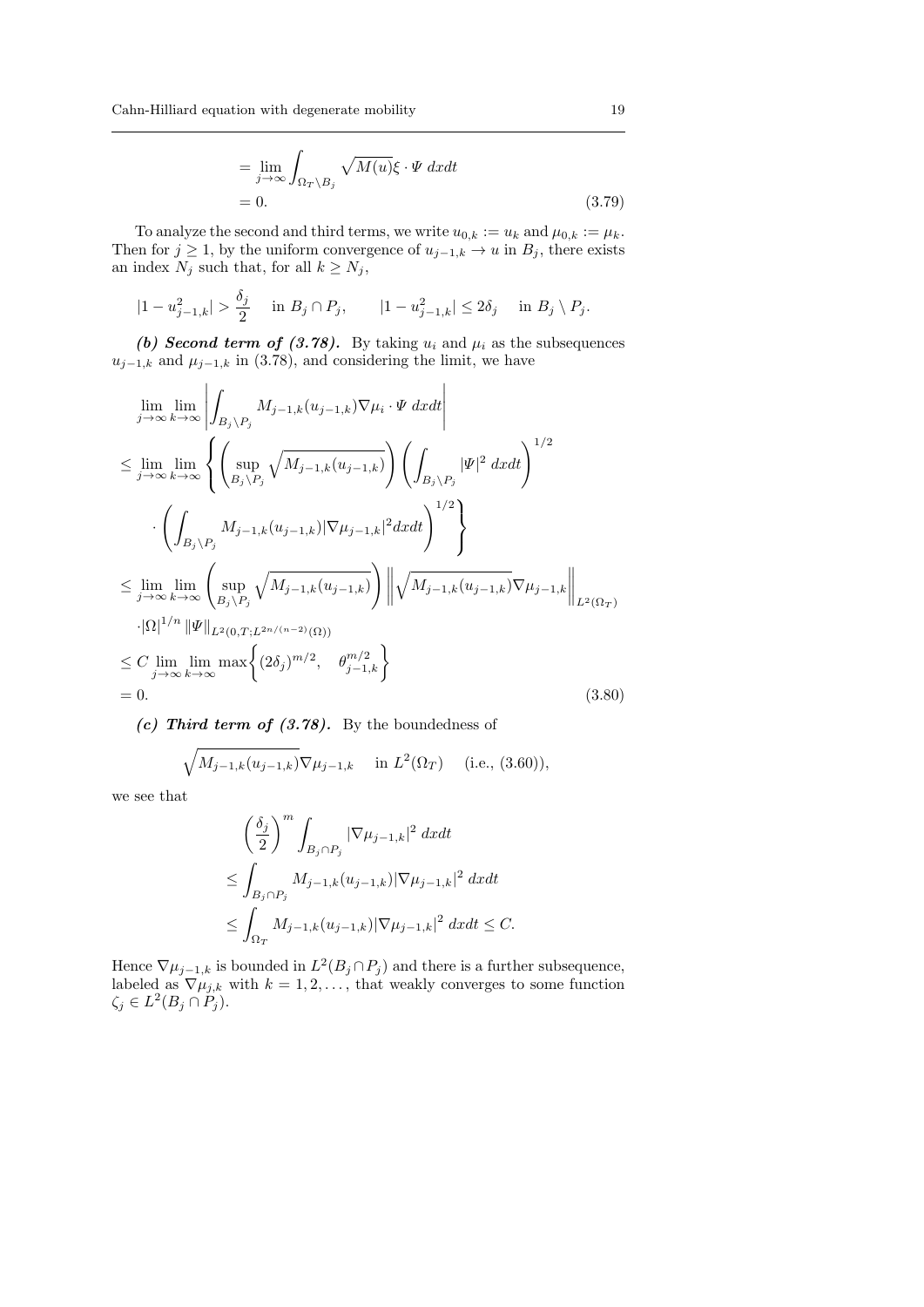Since  ${B_j \cap P_j}_{j=1}^{\infty}$  is an increasing sequence of sets with a limit  $B \cap P$ , we have  $\zeta_j = \zeta_{j-1}$  a.e. in  $B_{j-1} \cap P_{j-1}$ . In addition, we may extend  $\zeta_j \in$  $L^2(B_j \cap P_j)$  into a function  $\hat{\zeta}_j \in L^2(B \cap P)$  by

$$
\hat{\zeta}_j := \begin{cases} \zeta_j & \text{if } x \in B_j \cap P_j, \\ 0 & \text{if } x \in (B \cap P) \setminus (B_j \cap P_j). \end{cases}
$$

So for almost every  $x \in B \cap P$ , there exists a limit of  $\hat{\zeta}_i(x)$  as  $j \to \infty$ . We write

$$
\zeta(x) = \lim_{j \to \infty} \hat{\zeta}_j(x) \quad \text{ a.e. in } B \cap P.
$$

Clearly  $\zeta(x) = \zeta_i(x)$  a.e.  $x \in B_j \cap P_j$  for all j.

Using a standard diagonal argument, we can extract a subsequence such that

$$
\nabla \mu_{k,N_k} \rightharpoonup \zeta \quad \text{ weakly in } L^2(B_j \cap P_j) \quad \text{ for all } j. \tag{3.81}
$$

By the strong convergence

$$
\sqrt{M_i(u_i)} \to \sqrt{M(u)} \quad \text{in } L^{\infty}(0, T; L^n(\Omega)) \quad \text{(i.e., (3.69))}
$$

we obtain

$$
\chi_{B_j \cap P_j} \sqrt{M_{k, N_k}(u_{k, N_k})} \nabla \mu_{k, N_k} \rightharpoonup \chi_{B_j \cap P_j} \sqrt{M(u)} \zeta
$$

weakly in  $L^2(0,T;L^{2n/(n+2)}(\Omega))$  for all j. Here  $\chi_{B_j \cap P_j}$  is the characteristic function of  $B_j \cap P_j \subset \Omega_T$ . But since we know  $\sqrt{M_i(u_i)}\nabla \mu_i \rightharpoonup \xi$  weakly in  $L^2(\Omega_T)$  (see the discussion below (3.69)), we see in fact  $\xi = \sqrt{M(u)}\zeta$  in every  $B_j \cap P_j$  and hence

$$
\xi = \sqrt{M(u)}\zeta \quad \text{in } B \cap P. \tag{3.82}
$$

Consequently by (3.71),

$$
\chi_{B\cap P} M_{k,N_k}(u_{k,N_k}) \nabla \mu_{k,N_k} \rightharpoonup \chi_{B\cap P} M(u) \zeta
$$

weakly in  $L^2(0,T;L^{2n/(n+2)}(\Omega)).$ 

In (3.78), replacing  $u_i$  by the above mentioned subsequence  $u_{k,N_k}$ , and taking limits first as  $k \to \infty$  and then as  $j \to \infty$ , by (3.79) and (3.80), we obtain that for every  $\Psi \in L^2(0,T; L^{2n/(n-2)}(\Omega;\mathbb{R}^n))$ 

$$
\int_{\Omega_T} \sqrt{M(u)} \xi \cdot \Psi \, dxdt = \lim_{j \to \infty} \int_{B_j \cap P_j} M(u) \zeta \cdot \Psi \, dxdt
$$
\n
$$
= \int_{B \cap P} M(u) \zeta \cdot \Psi \, dxdt. \tag{3.83}
$$

Compared with (3.72), we find that u and  $\zeta$  solve the following weak equation

$$
\int_0^T \langle \partial_t u, \phi \rangle_{(H^2(\Omega))^{\prime}, H^2(\Omega)} dt = - \int_{B \cap P} M(u) \zeta \cdot \nabla \phi \, dx dt \qquad (3.84)
$$

for all  $\phi \in L^2(0,T;H^2(\Omega)).$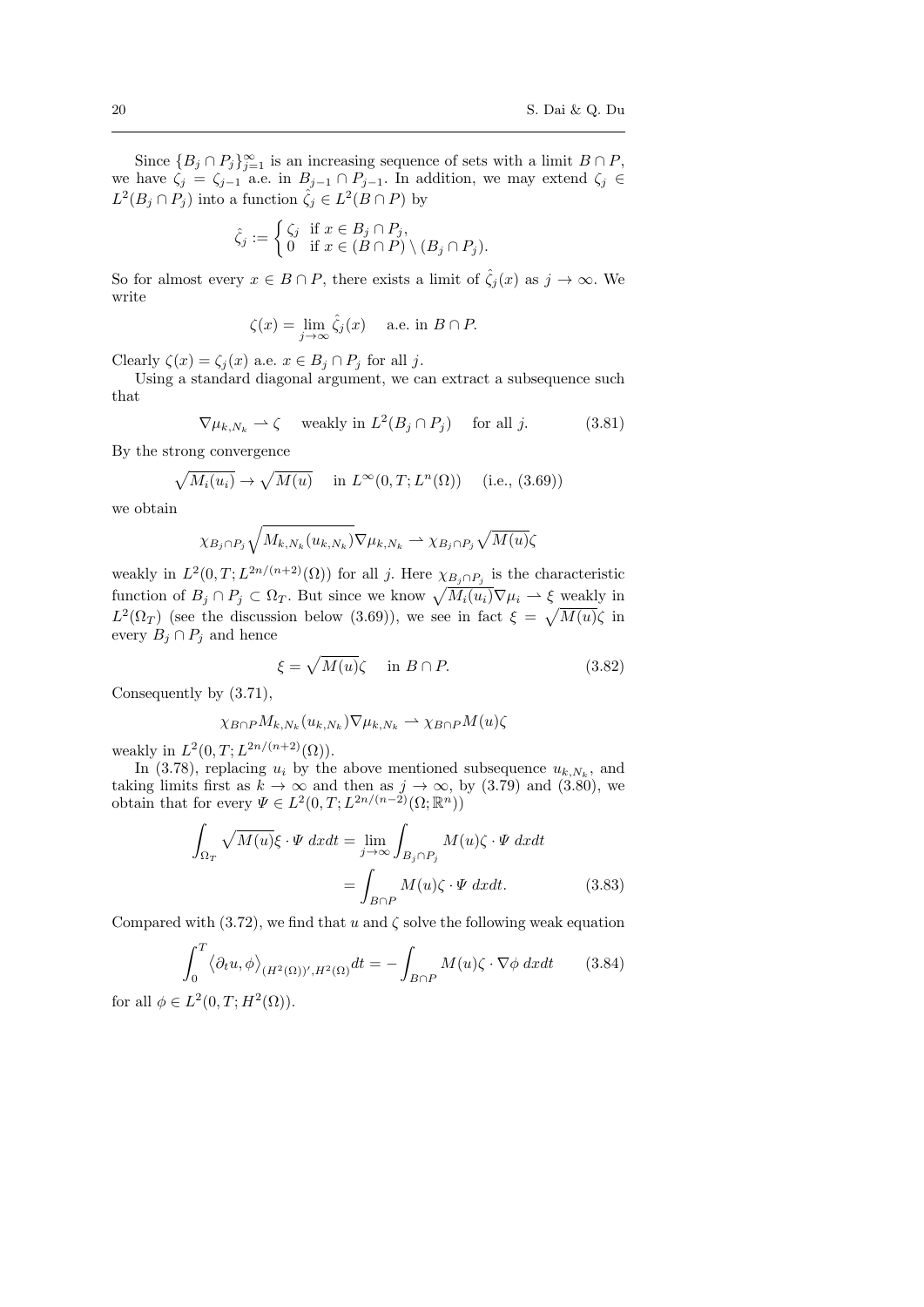#### 3.2.3 The relation between  $\zeta$  and u

The desired relation between  $\zeta$  and u is  $\zeta = -\kappa \nabla \Delta u + W''(u)\nabla u$ . This is a delicate question to be studied here. Indeed, while  $W''(u)\nabla u \in L^{\infty}(0,T;L^{2n/(n+2)}(\Omega))$ by (3.73), the term  $\nabla \Delta u$  is only defined in the sense of distributions and may not even be a function, given the known regularity  $u \in L^{\infty}(0,T; H^{1}(\Omega)).$ 

Claim: If for some j, the interior of  $B_j \cap P_j$ , denoted by  $(B_j \cap P_j)^\circ$ , is not empty, then

$$
\nabla \Delta u \in L^{2n/(n+2)}((B_j \cap P_j)^\circ),
$$

and

$$
\zeta = -\kappa \nabla \Delta u + W''(u)\nabla u \quad in \ (B_j \cap P_j)^\circ
$$

To prove this, we write in  $(B_j \cap P_j)^\circ$ 

$$
-\kappa \nabla \Delta u_{k,N_k} = \nabla \mu_{k,N_k} - W''(u_{k,N_k}) \nabla u_{k,N_k}.
$$

By (3.73) and (3.81), taking the limit as  $k \to \infty$  in the sense of distributions we obtain

$$
-\kappa \nabla \Delta u = \zeta - W''(u)\nabla u \quad \text{ in } (B_j \cap P_j)^\circ.
$$

Since  $\zeta - W''(u)\nabla u$  in  $L^{2n/(n+2)}(B_j \cap P_j)$ , we have the following regularity

$$
-\kappa \nabla \Delta u \in L^{2n/(n+2)}((B_j \cap P_j)^{\circ}),
$$

and consequently  $\zeta = -\kappa \nabla \Delta u + W''(u) \nabla u$  in  $(B_j \cap P_j)^\circ$ 

Another issue is,  $\zeta$  is not defined in  $\Omega_T \setminus (B \cap P)$ . Indeed the value of  $\zeta$  in  $\Omega_T \setminus (B \cap P)$  does not matter as it does not appear in the right hand side of (3.84). This ambiguity can be removed in every open subset of  $\Omega_T$  in which  $\nabla \Delta u$  has enough regularity.

*Claim:* For any open set  $U \subset \Omega_T$  in which  $\nabla \Delta u \in L^p(U)$  for some  $p > 1$ , where p may depend on U, we have

$$
\zeta = -\kappa \nabla \Delta u + W''(u)\nabla u \quad \text{ in } U.
$$

To show this, we need to consider the limit of

$$
\nabla \mu_{k,N_k} = -\kappa \nabla \Delta u_{k,N_k} + W''(u_{k,N_k}) \nabla u_{k,N_k}.
$$

The right hand side weakly converges to  $-\kappa \nabla \Delta u + W''(u)\nabla u$  in  $L^q(U)$  for  $q = \min\{p, 2n/(n+2)\} > 1.$  Hence

$$
\nabla \mu_{k,N_k} \rightharpoonup -\kappa \nabla \Delta u + W''(u) \nabla u \quad \text{ weakly in } L^q(U).
$$

So in  $B \cap P \cap U$ , we have  $\zeta = -\kappa \nabla \Delta u + W''(u) \nabla u$ . And we may extend the definition of  $\zeta$  into  $U \setminus (B \cap P)$  by defining it to be  $-\kappa \nabla \Delta u + W''(u)\nabla u$ .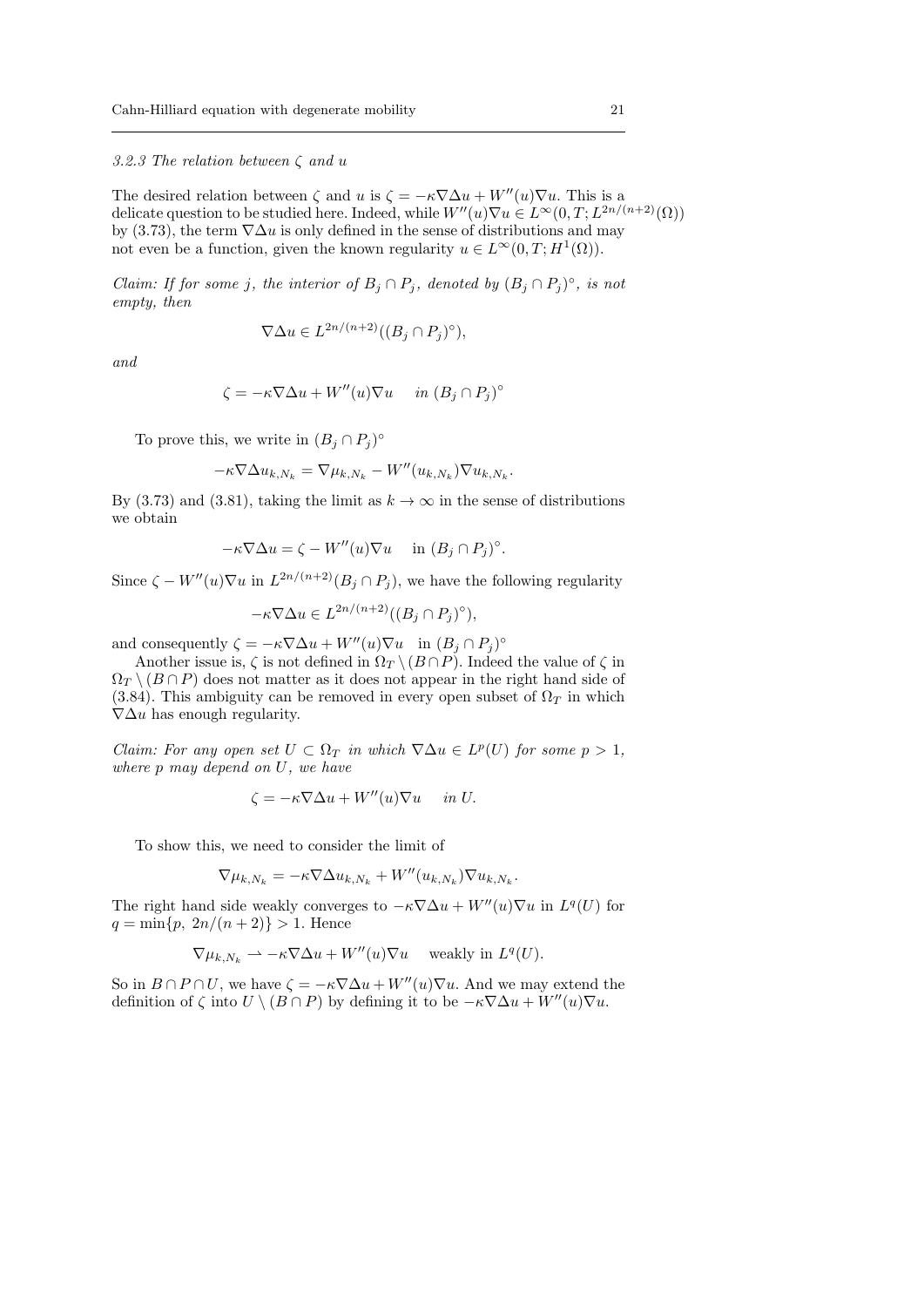Define

$$
\tilde{\Omega}_T := \cup \{ U \subset \Omega_T : \nabla \Delta u \in L^p(U) \text{ for some } p > 1, p \text{ depending on } U \}
$$

Then  $\tilde{\Omega}_T$  is open and

$$
\zeta = -\kappa \nabla \Delta u + W''(u)\nabla u \quad \text{ in } \tilde{\Omega}_T.
$$

 $\zeta$  is now defined in  $(B \cap P) \cup \tilde{\Omega}_T$ . To extend the definition of  $\zeta$  to  $\Omega_T$ , notice that

$$
\Omega_T \setminus ((B \cap P) \cup \tilde{\Omega}_T) \subset (\Omega_T \setminus P) \cup (\Omega_T \setminus B).
$$

Since  $|\Omega_T \setminus B| = 0$  and  $M(u) = 0$  in  $\Omega_T \setminus P$ , the value of  $\zeta$  outside of  $(B \cap P) \cup \tilde{\Omega}_T$  does not contribute to the integral on the right hand side of (3.84) so we may just let  $\zeta = 0$  outside of  $(B \cap P) \cup \tilde{\Omega}_T$ .

## 3.2.4 Energy inequality

By  $(1.18)$  we have

$$
\int_{\Omega} \left( \frac{\kappa}{2} |\nabla u_{k,N_k}(x,t)|^2 + W(u_{k,N_k}(x,t)) \right) dx
$$

$$
+ \int_{\Omega_t \cap B \cap P} M_{k,N_k}(u_{k,N_k}(x,\tau)) |\nabla \mu_{k,N_k}(x,\tau)|^2 dx d\tau
$$

$$
\leq \int_{\Omega} \left( \frac{\kappa}{2} |\nabla u_0|^2 + W(u_0) \right) dx.
$$
(3.85)

Taking limit as  $k \to \infty$  and using (3.64), (3.65), (3.66), (3.70) and (3.82), we obtain the energy inequality (1.22).

## 3.3 Weak degeneracy  $(0 < m < 1)$

Now we will consider additional regularities if the degeneracy is weak, in the sense that  $0 < m < 1$ . Since  $M(u) = |1 - u^2|^m$  we define a corresponding entropy density as

$$
\Phi(u) := \int_0^u \int_0^r \frac{1}{|1 - s^2|^m} ds dr.
$$
\n(3.86)

Then  $\Phi \in C^1(\mathbb{R}) \cap C^2(\mathbb{R} \setminus {\pm 1})$  is convex and  $\Phi(u) \geq 0$  for all u. For any  $\theta > 0$ , define

$$
\Phi_{\theta}(u) = \int_0^u \int_0^r \frac{1}{M_{\theta}(s)} ds dr.
$$

Since  $M_{\theta}(s) \geq M(s)$  for all  $s \in \mathbb{R}$  and  $M_{\theta}(s) \geq \theta^m > 0$ ,  $\Phi_{\theta} \in C^2(\mathbb{R})$  is convex and  $0 \leq \Phi_{\theta}(u) \leq \Phi(u)$  for all  $u \in R$ .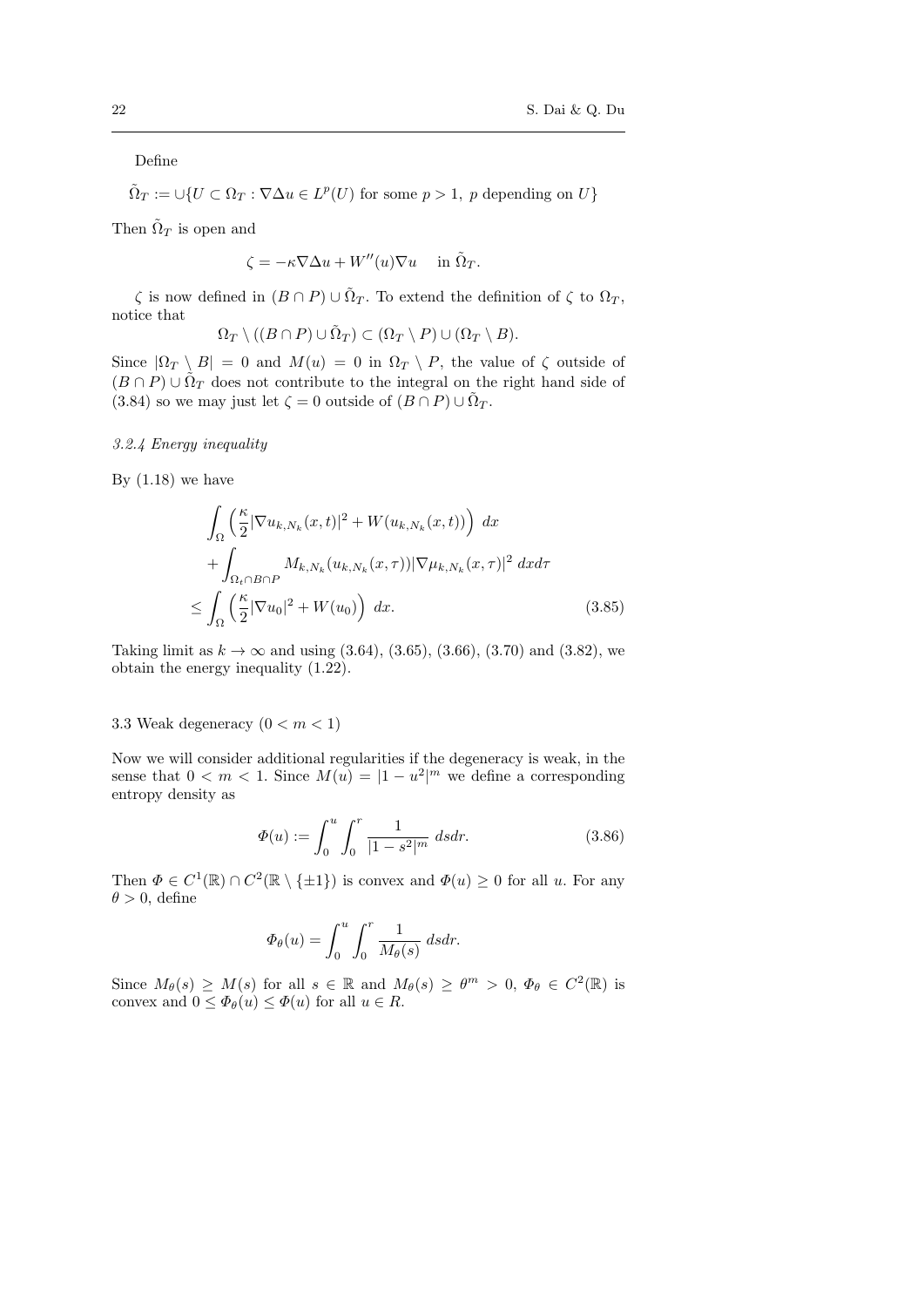Since  $u_{\theta} \in L^2(0,T;H^3(\Omega))$ , we have  $\Phi_{\theta}'(u_{\theta}) \in L^2(0,T;H^2(\Omega))$  and we can use  $\Phi_{\theta}'(u_{\theta})$  as a test function in (1.17),

$$
\int_0^T \langle \partial_t u_\theta, \Phi_\theta'(u_\theta) \rangle dt
$$
  
= 
$$
- \int_{\Omega_T} M_\theta(u_\theta) (-\kappa \nabla \Delta u_\theta + W''(u_\theta) \nabla u_\theta) \cdot \Phi_\theta''(u_\theta) \nabla u_\theta dx dt
$$
  
= 
$$
-\kappa \int_{\Omega_T} |\Delta u_\theta|^2 dx dt - \int_{\Omega_T} W''(u_\theta) |\nabla u_\theta|^2 dx dt.
$$

Hence

$$
\int_{\Omega} \Phi_{\theta}(u_{\theta}(T,x)) dx + \int_{\Omega_T} W''(u_{\theta}) |\nabla u_i|^2 dx dt + \kappa \int_{\Omega_T} |\Delta u_{\theta}|^2 dx dt
$$
  
= 
$$
\int_{\Omega} \Phi_{\theta}(u_0) dx.
$$

By growth condition (1.15), we have

$$
\int_{\Omega} \Phi_{\theta}(u_{\theta}(T,x)) dx + C \int_{\Omega_T} |u_{\theta}|^{r-1} |\nabla u_{\theta}|^2 dxdt + \kappa \int_{\Omega_T} |\Delta u_{\theta}|^2 dxdt
$$
  
\n
$$
\leq \int_{\Omega} \Phi_{\theta}(u_0) dx + C \int_{\Omega_T} |\nabla u_{\theta}|^2 dxdt
$$
  
\n
$$
\leq C \left\{ \int_{\Omega} \Phi(u_0) dx + \frac{2T}{\kappa} \int_{\Omega} \left( \frac{\kappa}{2} |\nabla u_0|^2 + W(u_0) \right) dx \right\}
$$
  
\n
$$
\leq C (\|u_0\|_{H^1(\Omega)}^{\max\{2, r+1\}} + 1).
$$

As long as  $u_0 \in H^1(\Omega)$ ,  $u_\theta$  is bounded in  $L^2(0,T;H^2(\Omega))$  and hence the limit u is also in  $L^2(0,T;H^2(\Omega))$ .

Remark 5 This entropy estimate does not work for  $m \geq 1$ , because in the definition (3.86), we have to overcome the singularity at  $s = \pm 1$ , since we do not guarantee our solution u to be bounded between [−1, 1]. This is a genuine difference compared with the result in  $[10]$ . The weak solution in  $[10]$  only makes sense for  $m \geq 1$ , since it involves the derivative of  $M(u)$ . In contrast, our definition of weak solution does not impose such a restriction.

#### 4 Discussion

The degeneracy of diffusion mobility in the Cahn-Hilliard equation presents many technical challenges and counter-intuitive behavior, and the relation between degenerate diffusion mobility and the double–well potential is a delicate problem as shown by recent studies. Smooth double–well potentials and mobility functions are usually used in phase field modeling of realistic physical, biological and material systems, and it is of much interest to explore the geometric evolutions of the underlying interfaces and to provide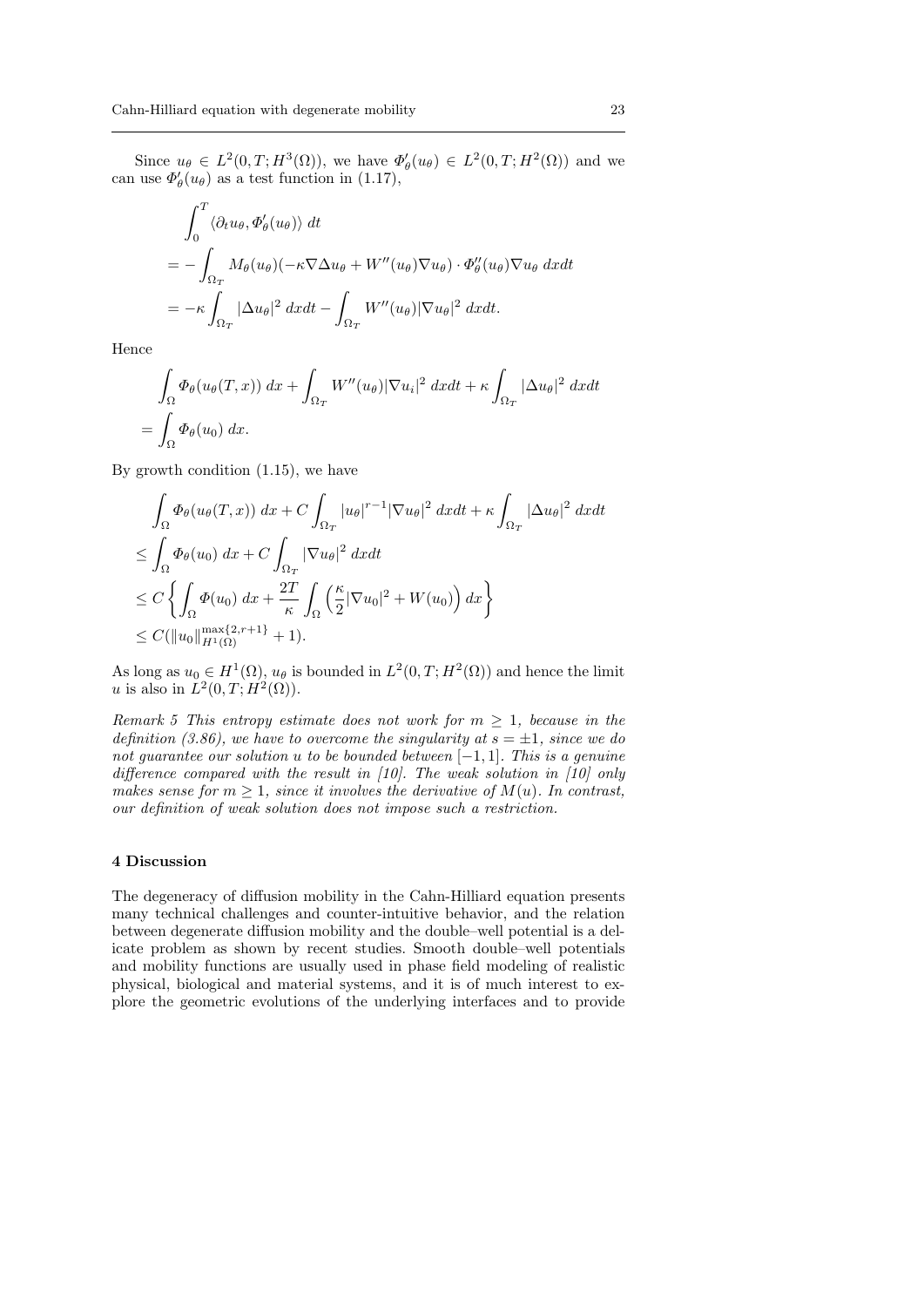rigorous mathematical justification for the well-posedness of the problem. For a degenerate mobility (1.7), even though previous results in the literature concentrate on weak solutions that are bounded between the two pure phases  $u^{\pm}$ , the bounded solutions are not always compatible with the physical features of the system, such as the Gibbs–Thomson effect. Our formal results in [9] predicted the existence of a solution that is compatible with the Gibbs-Thomson effect and such a solution will not be confined within  $[u^-, u^+]$ .

In this paper we rigorously prove the existence of a solution in a weak sense, as long as the initial value is in  $H^1(\Omega)$ . Such a weak solution potentially allows the physical Gibbs–Thomson effect. When the space dimension  $n \geq 2$ , we expect our weak solution not to stay within  $[u^-, u^+]$ , even if the initial value is. Further numerical evidence of such claims will be given in a separate work. Additional theoretical exploration is needed for a rigorous justification. There are some other open problems for further study. One is about better characterization of the regularity of the weak solution and its singular set. Our result shows that the singular set is concentrated on the set where the mobility is degenerate, plus a set of Lebesgue measure zero. It is interesting to study the conditions under which such singular set disappears, and the weak solution becomes classical. Another problem is, since the degenerate mobility (1.7) formally approaches the constant mobility as  $m \to 0^+$ , it is interesting to study the relation between the weak solutions for the degenerate Cahn-Hilliard equation and the solution for the Cahn-Hilliard equation with a constant mobility.

### References

- 1. Bernis, F., Friedman, A.: Higher order nonlinear degenerate parabolic equations. Journal of Differential Equations  $83(1)$ ,  $179 - 206$  (1990)
- Bertozzi, A.L., Pugh, M.: The lubrication approximation for thin viscous films: Regularity and long-time behavior of weak solutions. Communications on Pure and Applied Mathematics 49(2), 85–123 (1996)
- 3. Blowey, J.F., Elliott, C.M.: The Cahn–Hilliard gradient theory for phase separation with non-smooth free energy Part I: Mathematical analysis. European Journal of Applied Mathematics  $\widetilde{2}(03)$ , 233–280 (1991)
- 4. Cahn, J.W., Elliott, C.M., Novick-Cohen, A.: The Cahn-Hilliard equation with a concentration-dependent mobility: motion by minus the Laplacian of the mean curvature. European J. Appl. Math. 7, 287–301 (1996)
- 5. Cahn, J.W., Hilliard, J.E.: Free energy of a nonuniform system. I. Interfacial energy. J. Chem. Phys. 28, 258–267 (1958)
- 6. Cahn, J.W., Hilliard, J.E.: Spinodal decomposition: a reprise. Acta Metallurgica. 19, 151–161 (1971)
- 7. Cahn, J.W., Taylor, J.E.: Surface motion by surface diffusion. Acta. Metall. Mater. 42, 1045–1063 (1994)
- 8. Dai, S., Du, Q.: Motion of interfaces governed by the Cahn-Hilliard equation with highly disparate diffusion mobility. SIAM J. Appl. Math. 72(6), 1818– 1841 (2012)
- 9. Dai, S., Du, Q.: Coarsening mechanism for systems governed by the Cahn-Hilliard equation with degenerate diffusion mobility. Multiscale Modeling and Simulation 12(4), 1870–1889 (2014)
- 10. Elliott, C.M., Garcke, H.: On the Cahn-Hilliard equation with degenerate mobility. SIAM J. Math. Anal. 27(2), 404–423 (1996)